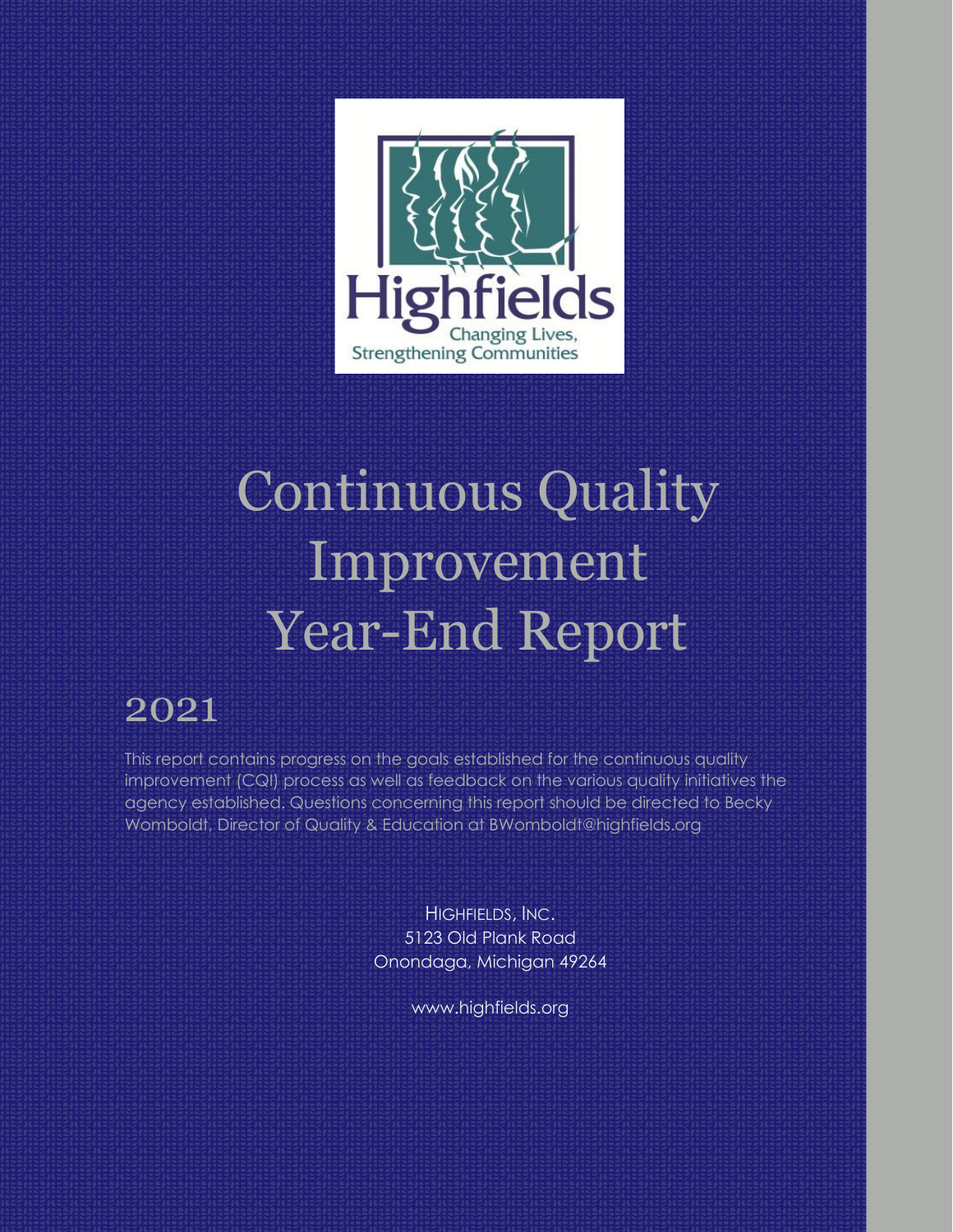# Continuous Quality Improvement Year -End Report 2021

# Table of Contents

# Highfields Mission

To provide opportunities to children, youth and families to become more responsible for their own lives and to strengthen their relationships with others

 $\vert$  1  $\vert$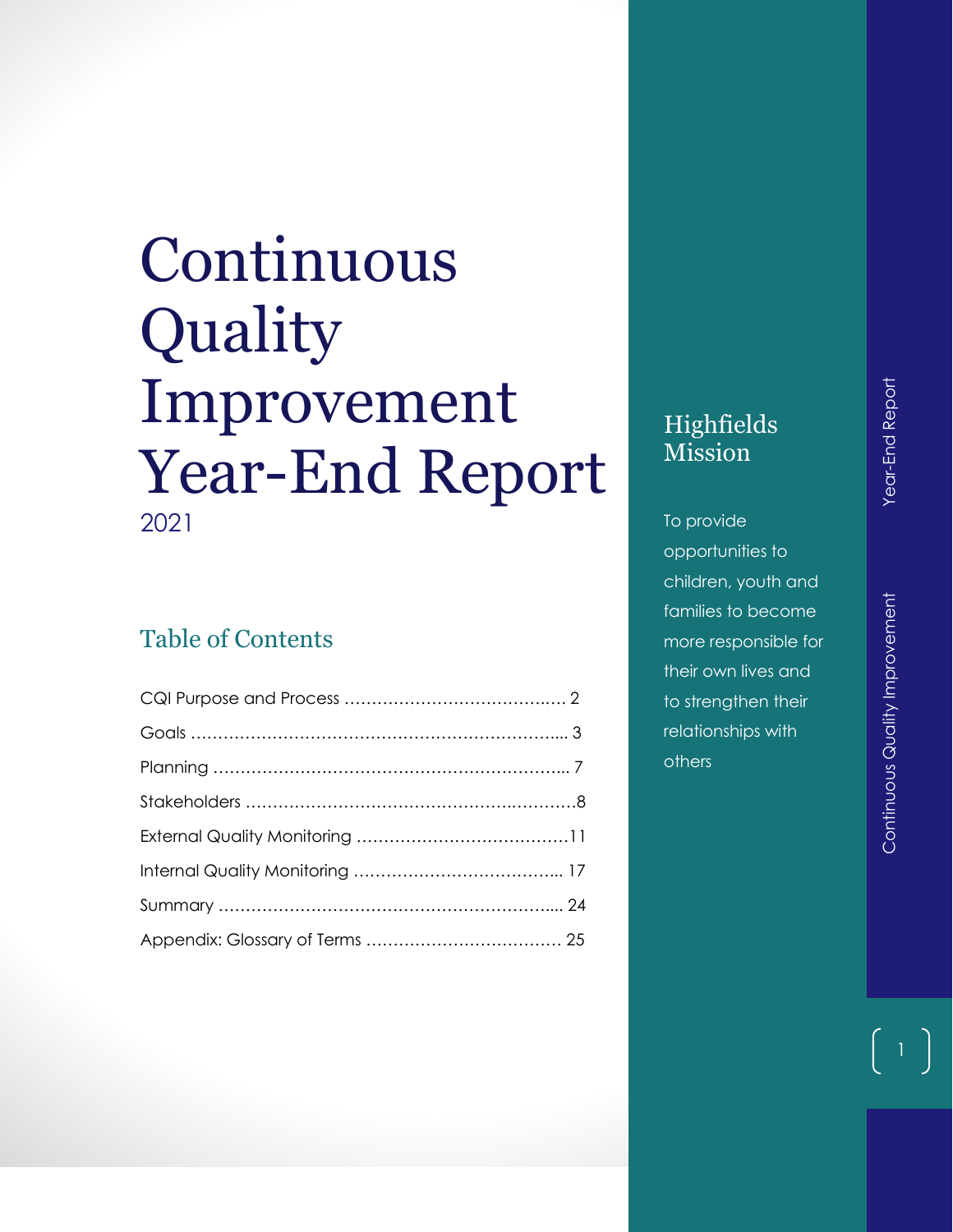# CQI Process and Purpose

CQI is an essential part of Highfields' services. As an organization, Highfields highly values employee and stakeholder involvement in carrying out the agency's mission, vision, goals, and desired outcomes. Highfields is committed to adhering to all expectations of its quality improvement plan. This includes adherence to the rules, expectations and guidelines of State of Michigan licensing standards, Council on Accreditation standards, Michigan Department of Health and Human Services standards, corporate compliance regulations, and privacy and security guidelines.

The CQI Committee, led by the Director of Quality & Education, oversees the agency's quality initiative, and meets on a quarterly basis. The CQI Committee is

*CQI Committee Meetings* January 21, 2021 April 29, 2021 July 29, 2021 October 28, 2021

comprised of representatives from many Highfields divisions and leadership. These include Residential Services, Community Services, Administrative Services, President/CEO, and Vice President.

This report covers calendar year 2021 and provides an overview of the activities of CQI initiatives and the agency.

## The purpose of the CQI process is:

- 1. To insure the highest level of quality service provision to all clients.
- 2. To monitor critical points of the organization's service delivery.
- 3. To detect any areas of concern that should be addressed.
- 4. To oversee corrective action plans to ensure identified areas of need are addressed.
- 5. To oversee the change process to prevent reoccurrence of identified problems.
- 6. To effect systemic change where needed in response to identified concerns.

2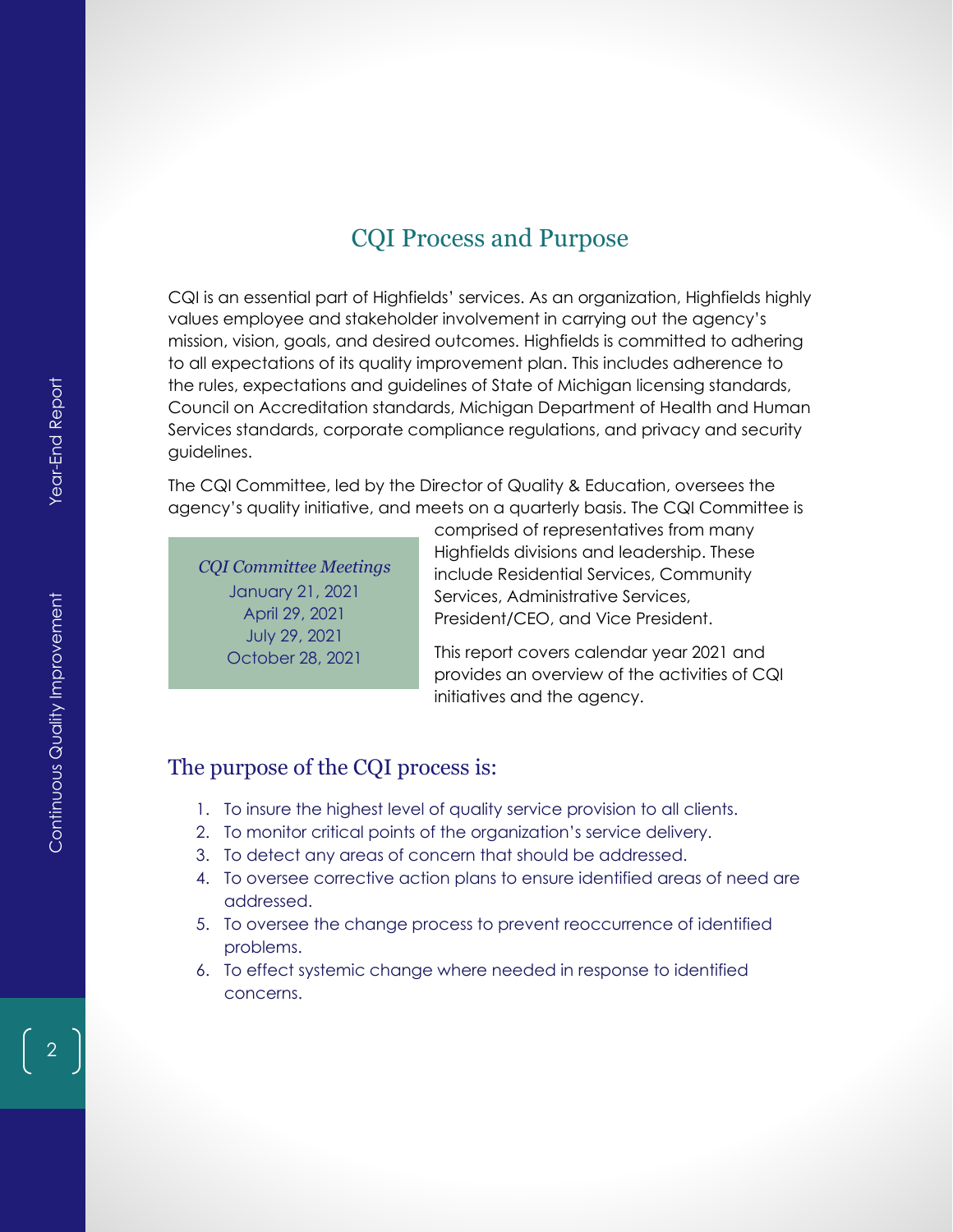# CQI Goals

#### Goals for 2021

- 1. Improve/maintain paperwork timeliness at an average of 90% across all programs in the agency.
- 2. Increase completion of outcome forms by 50% agency wide by continuing to assess and change internal agency processes.
- 3. Increase completion of satisfaction surveys by 50% agency wide by reviewing internal agency policies.
- 4. Implement new database for the residential program to replace outdated database by September 2021.
- 5. Improve the outcomes database and tracking procedures to allow for better monitoring and improved outcomes.

#### Goals for 2022

- 1. Improve/maintain paperwork timeliness at an average of 90% across all programs in the agency.
- 2. Increase consistent completion of satisfaction surveys to 50% by increasing awareness of internal agency policies and increasing accountability.
- 3. Ensure the agency completes the necessary steps for the Council on Accreditation (COA) reaccreditation process.
- 4. Monitor progress of Highfields Five Year Strategic Plan and find opportunities to review progress with staff.

# Review of 2021 Goals

**1. Improve/maintain paperwork timeliness at an average of 90% across all programs in the agency.**

#### **Progress:**

Continued efforts were focused on improving/maintaining paperwork timeliness at an average of 90% across all programs in the agency during 2021. The Director of Quality and Education along with the Billing and Quality Coordinator met regularly with individual teams to increase the capacity and efforts towards quality initiatives. This was beneficial in helping identify and overcome barriers to timeliness that were specific to individual teams or employees.

It is important to note that during 2021, COVID-19 continued to present challenges for our agency. There were periods of time that clinicians were not able to meet face-to-face with families due to safety protocols, and times when families were not seen if someone had contracted or were exposed to COVID-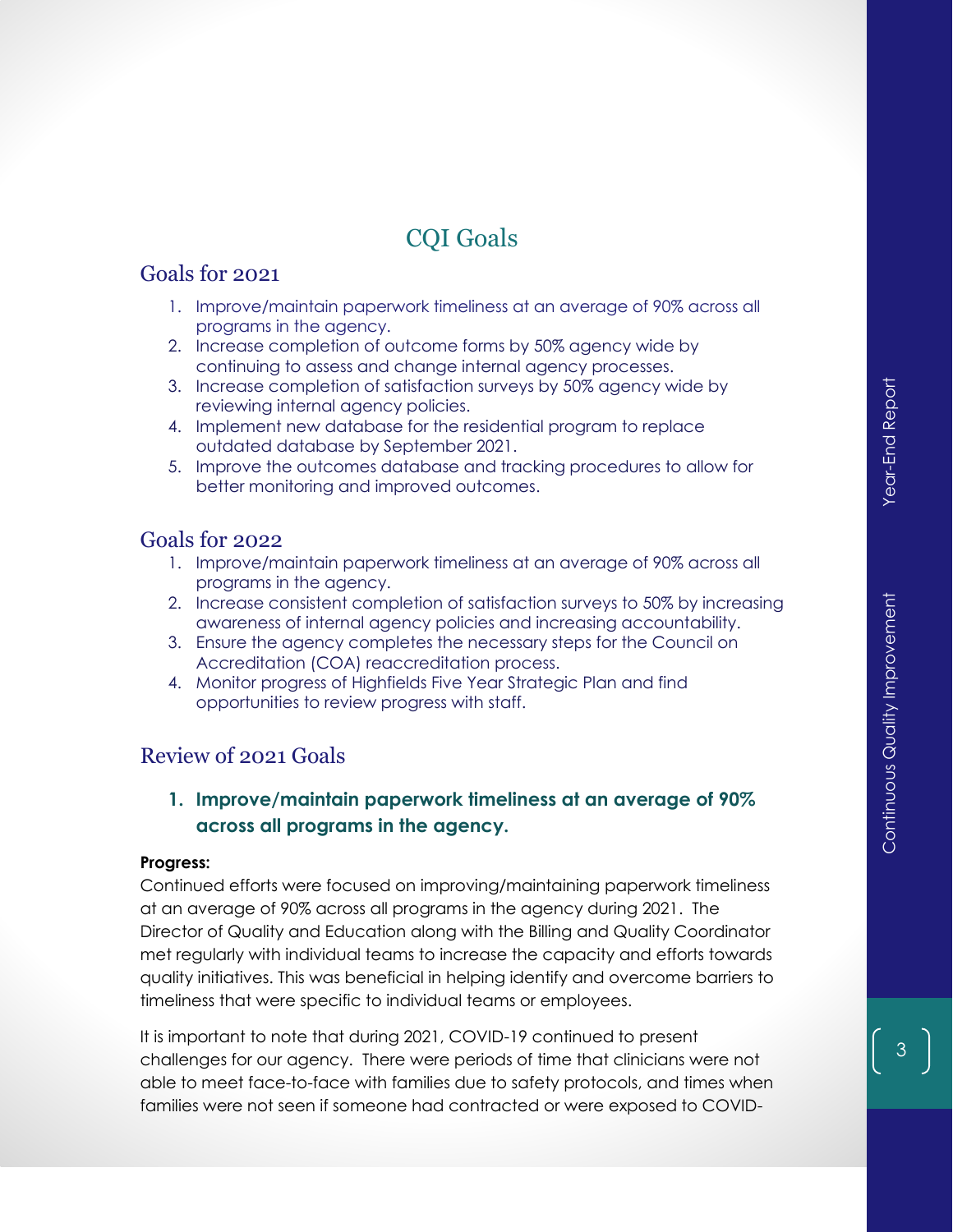19. This impacted the timeliness of reports. In addition, the prolonged stress of living and working during a pandemic wore greatly on our staff. The level of needs and stress of our clients increased tremendously, and the amount of community resources decreased. This all contributed to a slight decrease in the urgency of timeliness.

In 2020, 32% of programs met the paperwork timeliness standard average of 90% or higher. This decreased slightly to 25% in 2021. In addition, in 2020, 56% of programs met the paperwork timeliness standard average of 80% or higher. This average increased to 70% in 2021. The programs that appeared to struggle the most with maintaining paperwork timeliness above 80% were small programs comprised of one worker and a small caseload. In these situations, if one report was late, it greatly impacted the overall percentage.

## **2. Increase completion of outcome forms by 50% agency wide by continuing to assess and change internal agency processes.**

#### **Progress:**

An enormous amount of time and energy was focused on increasing the completion rate of outcomes in 2021. The agency continued previous efforts of leadership routinely discussing the importance and benefits of increasing our outcome completion during team and agency meetings. In addition, the streamlined process of one person processing and distributing all the outcomes for the agency on a consistent timeline was continued.

In 2021, interventions focused on increasing accountability of completion of the outcomes and support for employees and supervisors in doing so. A follow up procedure was introduced in which an email was sent at the end of each month to those staff that had not yet completed their outcomes. The respective supervisor was also included in this email so that they could follow up with their staff. In addition, the Director of Quality created a list of "missing outcomes" for each quarter and sent a report of these to the leadership team for follow up. An Outcomes Guide for Supervisors was also created and distributed to the leadership team which outlined each step of the process. There were also specific individuals identified at each office that volunteered to assist with completing outcomes for staff no longer with the agency.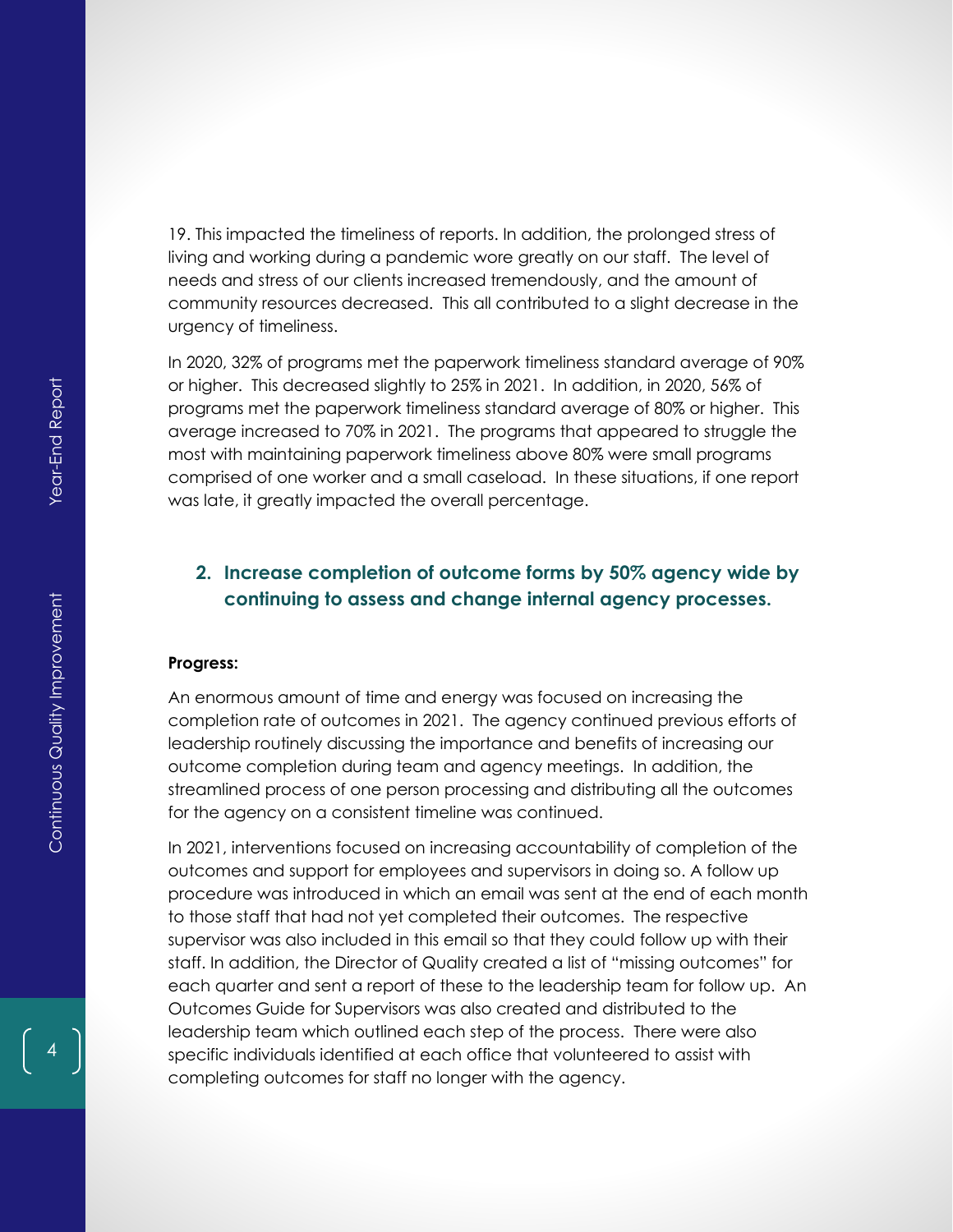These interventions proved to be successful as evidenced by our overall agency outcome completion rate increasing to 85.6% for 2021 from 81.67% in 2020.

|                | <b>North Team</b> | <b>South Team</b> | <b>Residential</b> |
|----------------|-------------------|-------------------|--------------------|
| Q <sub>1</sub> | 48.0%             | 78.0%             | 100%               |
| Q2             | 76.7%             | 79.4%             | 100%               |
| Q3             | 88.4%             | 100%              | 100%               |
| Q4             | 66.5%             | 90.1%             | 100%               |
|                | 69.9%             | 86.9%             | 100%               |

## **AGENCY OUTCOME COMPLETION FOR 2021: 85.6%**

## **3. Increase completion of satisfaction surveys by 50% agency wide by reviewing internal agency policies.**

#### **Progress:**

The quality team had multiple discussions with the leadership team to determine what was driving the low completion rate of satisfaction surveys across the agency. It was determined that processes for distributing satisfaction surveys needed to be reviewed with teams to ensure everyone was aware of the ways in which surveys could be distributed:



Paper survey mailed to client



Paper survey in person



Link to survey sent via text or email to client



#### Link to survey provided in person

In addition, discussions with staff also focused on highlighting that the most effective means of receiving a completed survey from a client was to either provide them with a paper survey in person or provide them with the Survey Monkey link in person.

5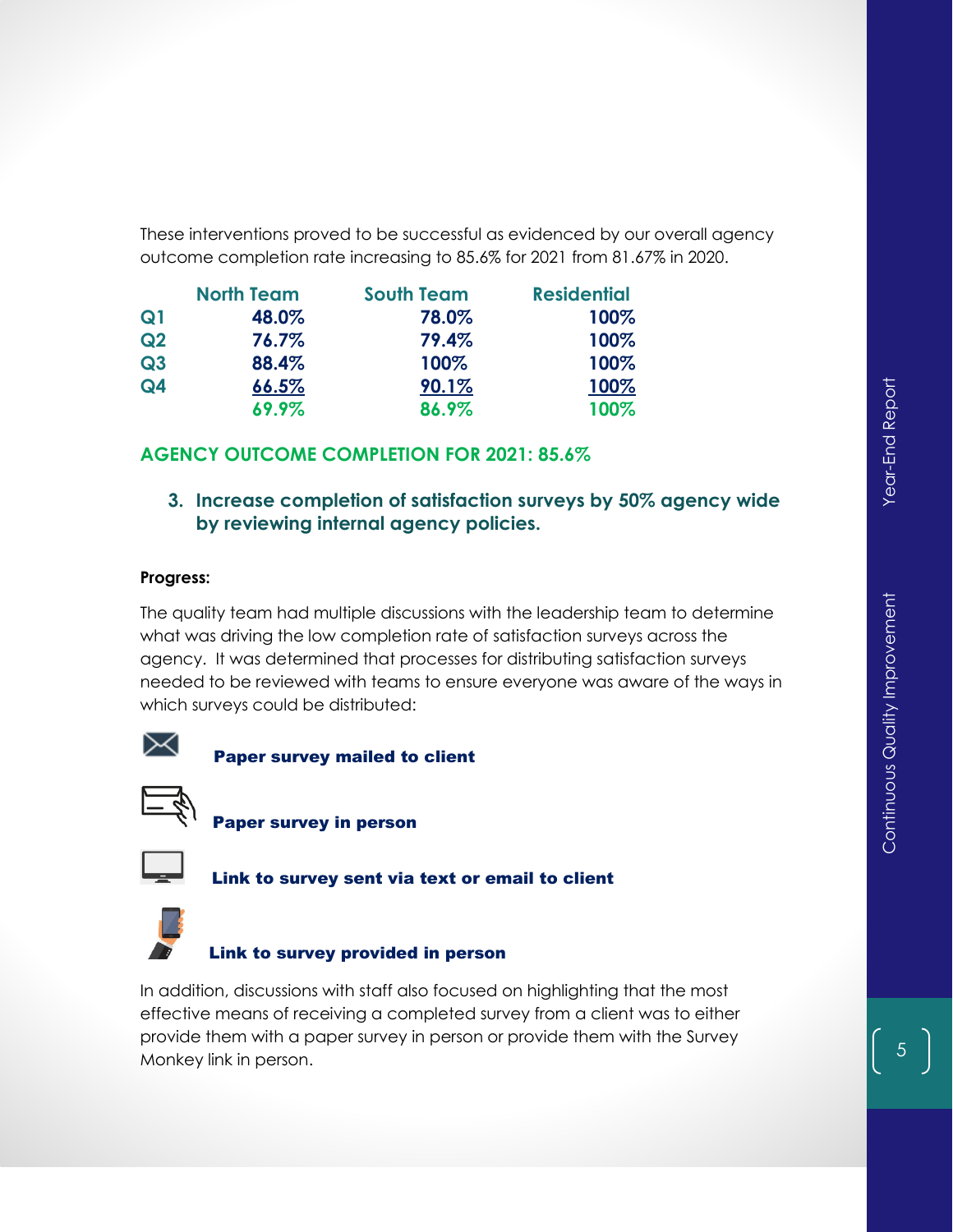The quality team also began tracking completed satisfaction surveys and reported the data quarterly at the CQI meeting. Because the surveys are anonymous, we tracked how many cases successfully closed each month, along with how many satisfaction surveys were completed via Survey Monkey and paper survey. We also noted which program each completed survey came from. This assisted the leadership team in identifying which programs required more discussion/review of the process and which required praise for increases in completion rates.

Despite these efforts, return rates on satisfaction surveys decreased from 43% in 2020 to 30% in 2021. While we would have liked to see an increase, we do understand that stressors of the pandemic (staff shortages, staff turnover, increased client needs, etc.) continue to impact our ability to achieve in this area. Highfields plans to continue to focus on this in 2022.

#### **4. Implement new database for the residential program to replace outdated database by September 2021.**

#### **Progress:**

The new database, BizStream, began preliminary implementation in December 2020. It took several months of our Highfields team working with the BizStream team to customize the system to meet the needs of our residential program. In addition, staffing shortages and stressors of running a residential program during a pandemic slowed the implementation process. The new database was fully implemented in December 2021.

The Highfields team continues to communicate and work with the BizStream team to make changes so that the system is meeting the needs of our residential program. BizStream gathers feedback from our team along with their other customers and periodically makes changes to the system.

#### **5. Improve the outcomes database and tracking procedures to allow for better monitoring and improved outcomes.**

#### **Progress:**

There have been many interventions implemented to work towards improving the Community Services outcomes database (FAMCare) and tracking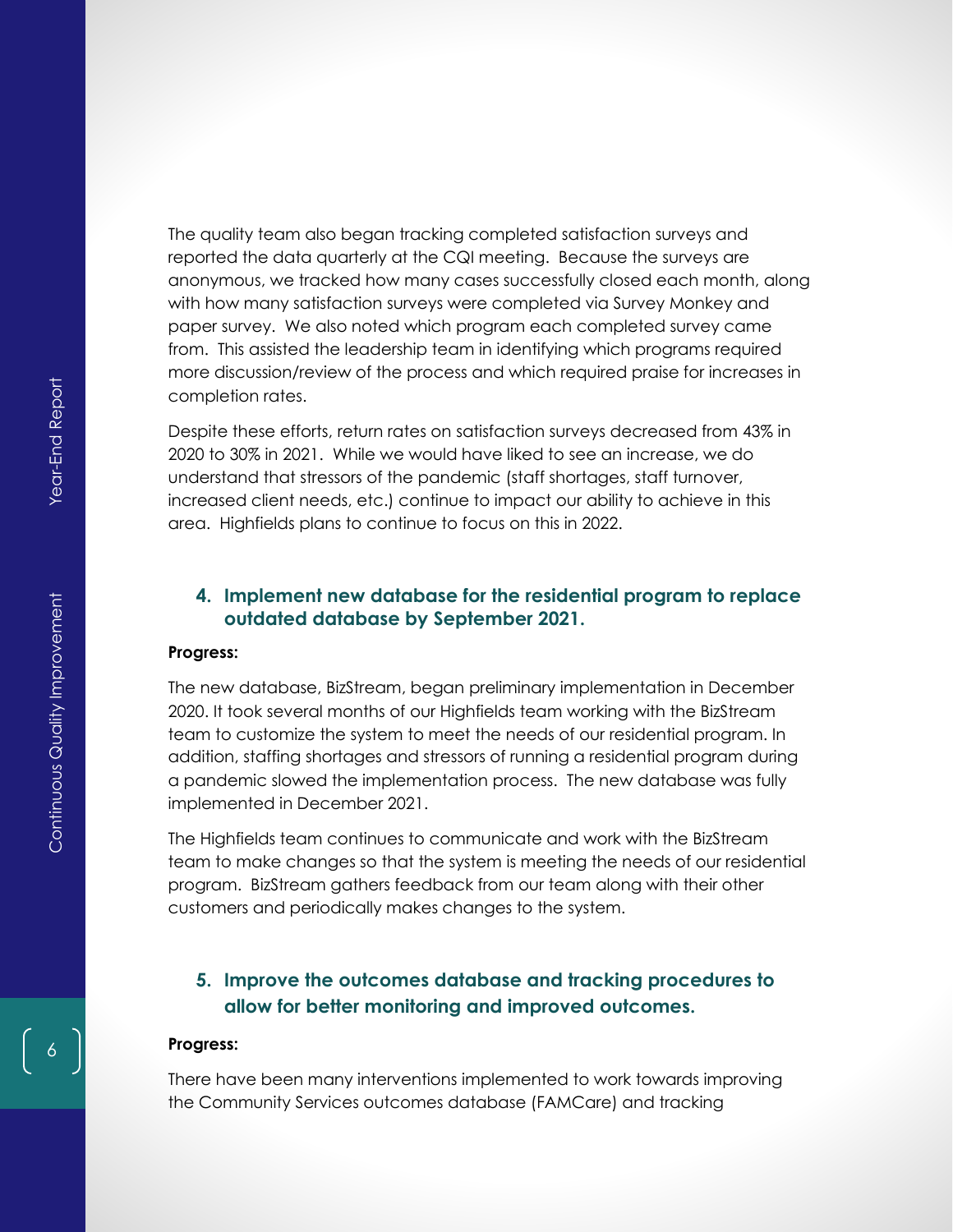procedures to allow for better monitoring and improved outcomes. First, Highfields Billing and Quality Specialist worked closely throughout the year with GVT to make improvements to the FAMCare database to ensure that the data in the reports was accurate. Second, staff were reminded monthly to complete any outstanding outcomes and at other time intervals for older outcomes that had still not been completed. In addition, efforts were made to ensure that supervisors were accurately inputting data into FAMCare on a consistent basis. An email was sent on a quarterly basis reminding supervisors to input all required FAMCare information by a specific date. Preliminary quarterly data was then shared with supervisors to ensure alignment. This allowed for necessary changes to be made prior to the quarterly data to be shared at the CQI meeting.

# Planning

## Long Term

The Highfields Board of Directors and Senior Leadership Team updated the Five-Year Strategic Plan in the fall of 2020. A copy of the plan is available on the [Highfields website.](https://www.highfields.org/history/reports/) The overall goals of the Five-Year Plan include:

#### Priority 1: Programs and Services

Vision Statement: Provide high quality programs and services with fidelity that result in positive outcomes for children and families.

#### Priority 2: Development

Vision Statement: Create a growing, balanced development plan to support Highfields' programs, employees, and ensure positive outcomes for children and families.

#### Priority 3: Diversity, Equity and Inclusion

Vision Statement: Create an empowering environment based on principles of equity and inclusion that fosters the exchange of ideas, recognizes and challenges bias, and emphasizes the value of our collective differences to deliver equitable services to children and families.

#### Priority 4: Financial Stability and Growth

Vision Statement: Equip employees, services, and infrastructure with necessary resources to effectively sustain programming.

7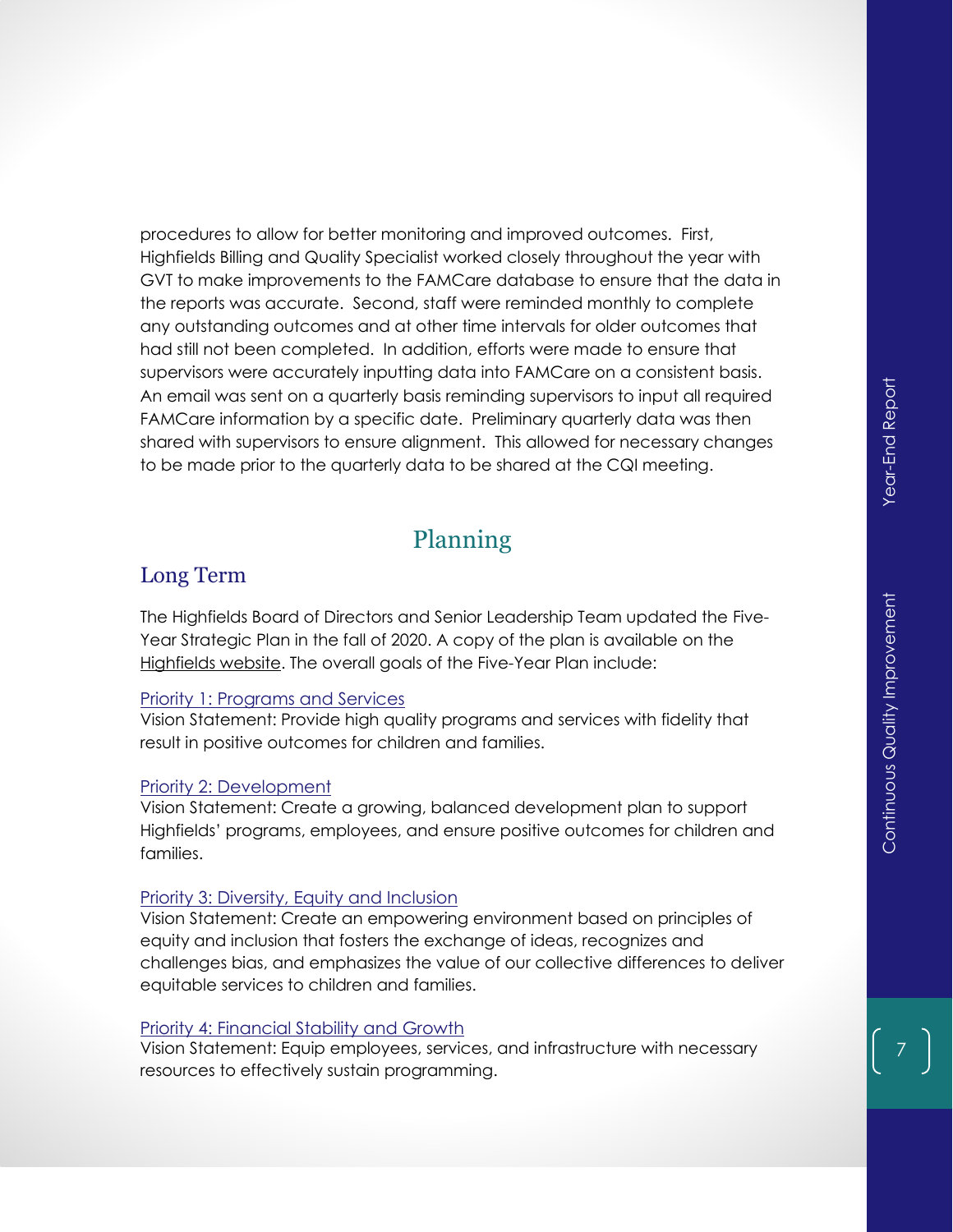#### Priority 5: Employee Investment

Vision Statement: Invest in a workplace culture that supports, engages, and develops employees to positively impact children and families.

#### Priority 6: Facilities and Infrastructure

Vision Statement: Support employees and services through modern and safe facilities, current technology, and data security.

The Board, board committees, and Senior Leadership Team will continue to attend to the goals and priorities outlined in the plan during regular meetings to monitor progress.

#### Short Term

On an annual basis, Highfields staff and supervisors participate in planning activities to integrate the priorities of the strategic plan and current needs of the community into the agency's programs. Annual goals are formed based on feedback from staff at an Agency Roundtable meeting, information from the CQI Year-End Report, results of any audits/monitoring activities, and current needs and conditions of the communities Highfields serves.

The Director of Quality & Education compiles the goals and strategies for approval by Senior Leadership.

A new annual short-term plan was adopted in December 2018. Progress toward goals were reviewed and monitored by the CQI Committee at their quarterly meetings. However, a new annual plan was delayed due to the planned changes in Highfields' strategic planning process and barriers presented by the COVID 19 pandemic. An updated plan is expected in response to the new strategic plan, currently scheduled for completion in 2022.

# **Stakeholders**

Stakeholders are involved in the CQI process through a variety of mechanisms including work groups, surveys, social events, board meetings, board committee meetings, and CQI initiatives. The following stakeholder events took place in 2021: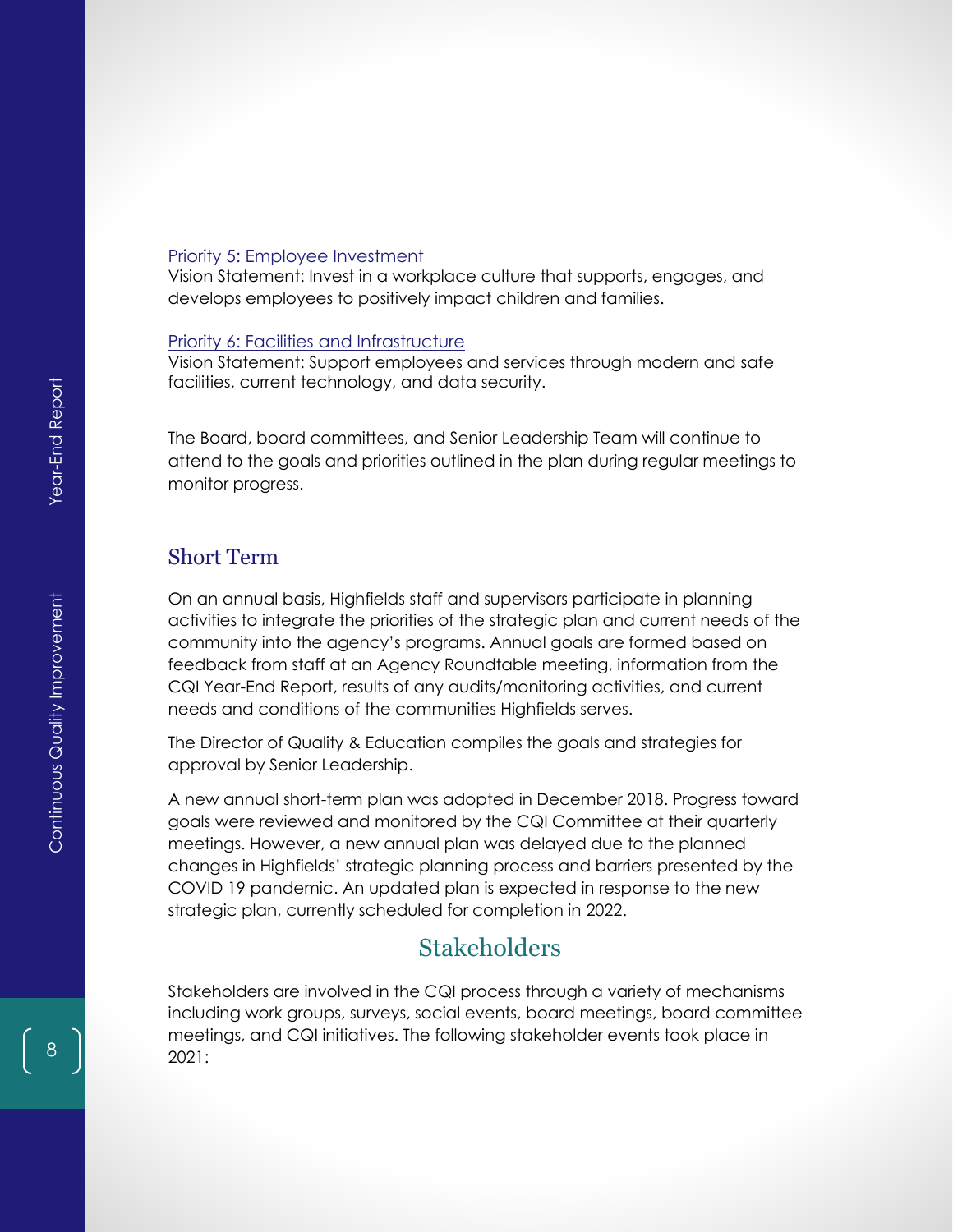# Employees

- Agency Roundtable meetings occurred on May 12<sup>th</sup> and October 20<sup>th</sup> via Zoom . Staff was recognized for two -, four -, and six -year service awards. Agency wide updates and trainings were provided. Training topics included annual mandatory trainings, quality, Diversity, Equity and Inclusion, and wellness in the workplace .
- Community Services Roundtable meetings for North (Lansing & Livingston Offices) and South (Jackson & Hillsdale Offices) Teams were held February 17<sup>th</sup> and June 16<sup>th</sup> via Zoom. Trainings at the meetings included corporate compliance, drug -free workplace, grievance and appeals, confidentiality, and blood borne pathogens. Updates regarding community services were also reviewed.
- Residential Services held monthly staff meetings as well as quarterly Staff Forums .
- Administrative staff held regular staff meetings according to their team schedules, usually monthly or bi -monthly.
- While we were unable to hold our annual Employee Recognition Dinner in 2021, we still recognized several staff were for their length of service awards listed below :
	- o 8 Year Dedication Award
		- **•** Terra Chall
		- **Butch Dashner**
		- **Christine Gjestland**
		- Kristian Johnson
		- **Tyler Jones**
		- Chris Jurasek
		- Heather Ladd
		- **Erin Lampani**
		- Darrell Pruitt
		- Jacob Simmons
		- **•** Takarra Wilson
	- o 10 Year Caring Award
		- Velerie Allen
		- Kelly Corbett
		- **Lara Hewson**
		- David Leese
		- Eric Moor
		- **Francisco Palacios**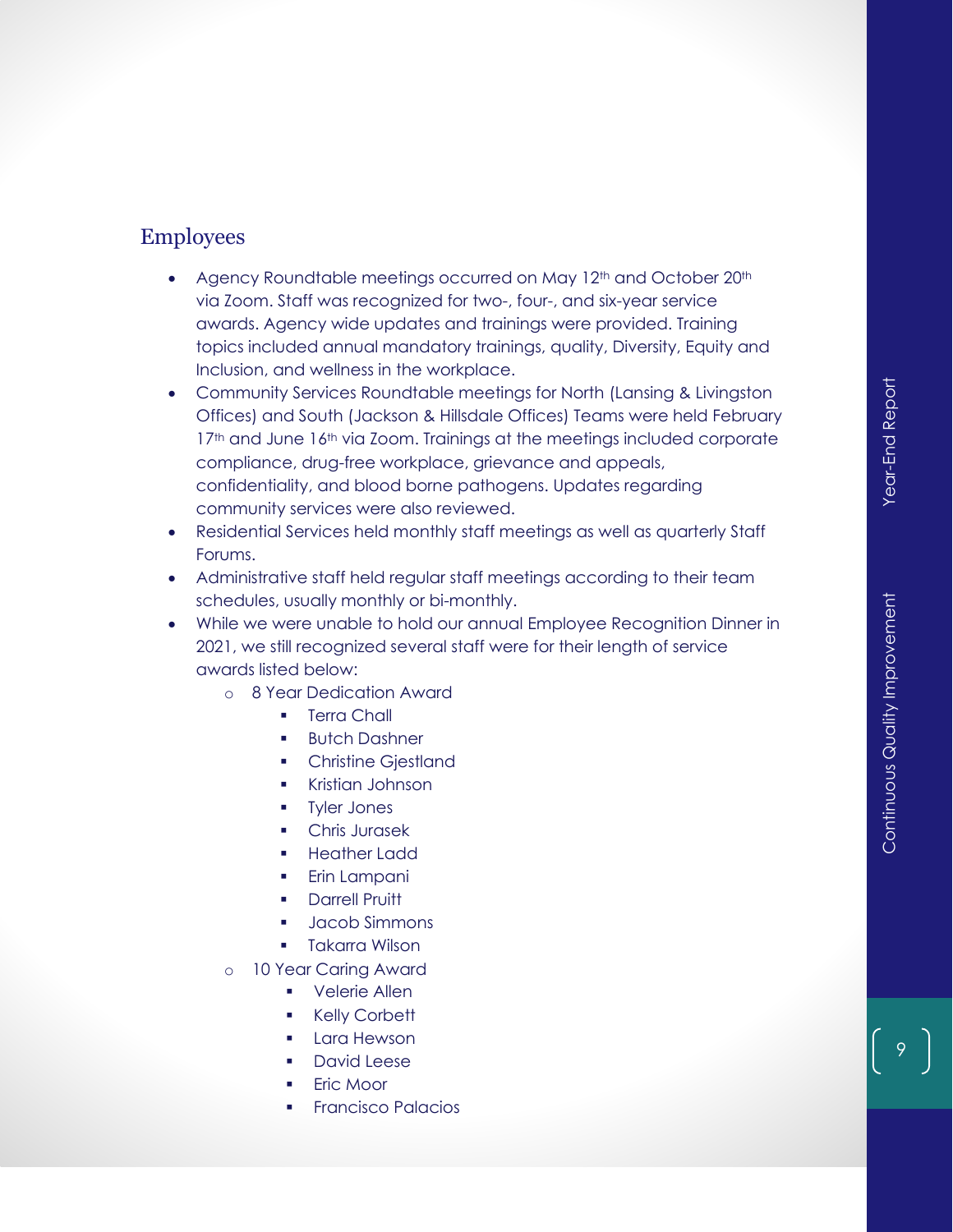- o 15 Year Compassion Award
	- **Dwayne Dennis**
	- **■** Julie Duffey
	- Troy Ivey
	- **Brian Philson**
	- Darryl Scott
	- Becky Womboldt
- o 20-year Partnership Award
	- Janine Misner
	- **•** Deanna Tiffany
	- **Brenda Weck**
- o Carl J. Latona Distinguished Service Award
	- **Tim Monroe**

The Employee Satisfaction Survey was administered in February-March. Results were reviewed and discussed at Leadership and Board meetings, as well as with all staff at the May Roundtable meeting. Results are available for review upon request.

#### Board Members

o Board members participated in bi-monthly board and board committee meetings. All meetings were conducted via zoom. Notes from all meetings are maintained in a file at the Onondaga Campus. Board committees includes: Program, Fund Development, Personnel and Finance, Building and Sites, Executive and Endowment Committees. o Board Chairperson Brandie Ekren and President/CEO

Brian Philson chaired the 2021 Board Orientation on May 17<sup>th</sup> to familiarize new board members to the board manual and workings of the agency.

Highfields Annual Meeting of the Board of Directors was held on April 28<sup>th</sup> via zoom. Past, present, and new board members as well as staff and Aldinger Scholarships Awardees participated. The following awards were also presented at the event:

- o The Robert L. Drake Citizenship Award
- Stephen Zynda

# Carl J. Latona Distinguished Service Award

This award was established in 2012 and is given annually to an employee, nominated by his/her peers, who has exhibited the four major characteristics exemplified by Carl: integrity, passion for helping others, perseverance, and an uncompromising commitment to "doing the right thing."

10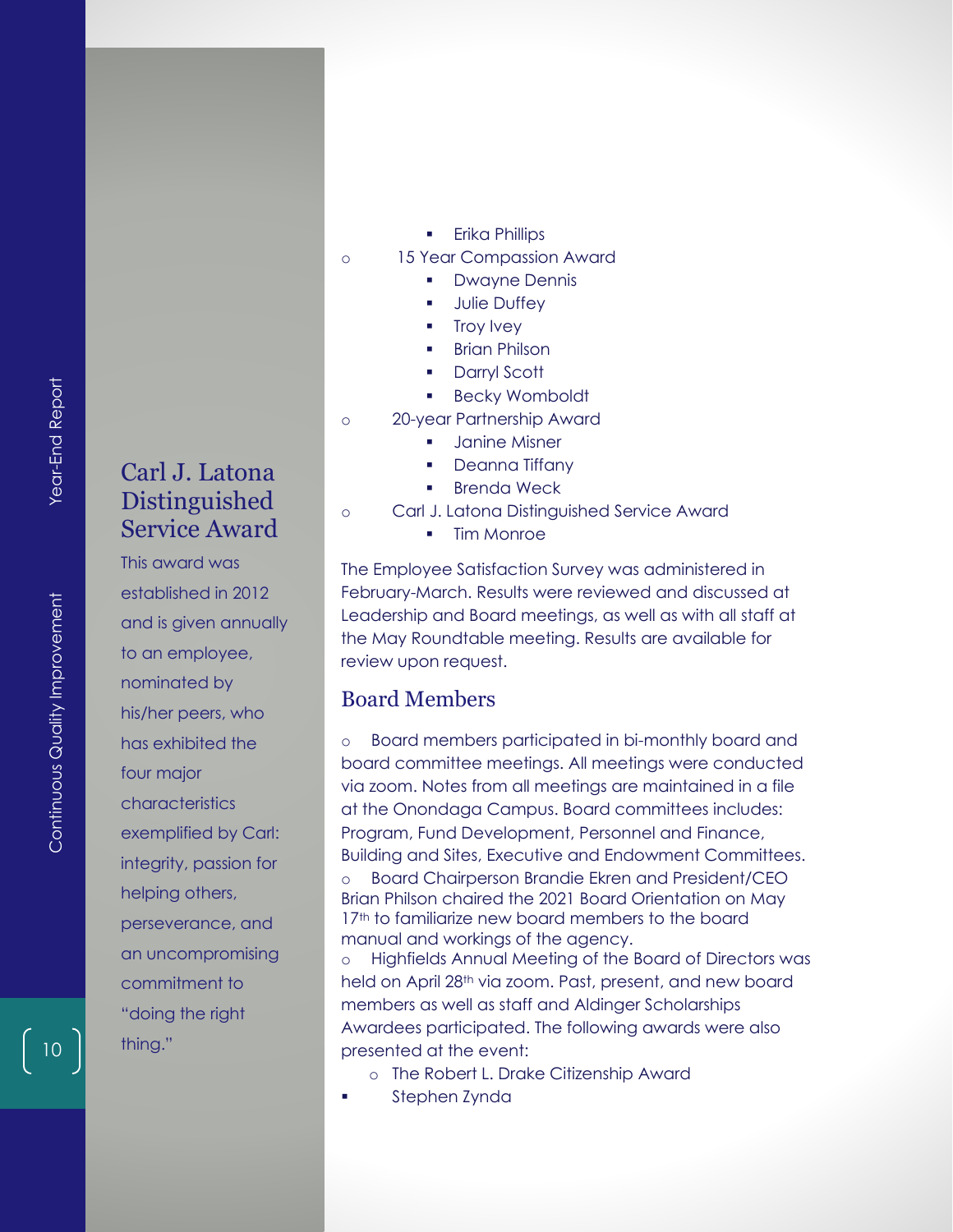- o The Highfields Partnership Award
	- W.B. and Candace Thoman Foundation
- o Aldinger Scholarship Awards
	- **·** Lillian Bieszke
	- Aaron Brown
	- **•** Taneekia Donnelly
	- Monique Jackman
	- Anamile Morejon-Quesada
	- Danielle Shortsle
	- o Emily Thompson
	- o Randi Tollison
	- o Evelyn Trumpey
	- o Marissa Vanwormer
	- o Sarah Williams

## **Donors**

- Donors and key stakeholders were mailed the Highfields Annual Report. It was also distributed to staff and made available on the Highfields website.
- The 41st Annual Golf Outing took place on June 7th. Highfields was excited to be able to do an in-person event safely by scheduling staggered tee times. The event was well attended by donors, board members, staff, and other members of the community with 130 people in attendance.
- Highfields' Annual Strengthening Families Breakfast took place on October 7, 2021, at the Kellogg Center in East Lansing. There was also a virtual option for guests to stream the event via YouTube. We were grateful to have about 175 people attend the event in person, while about 60 guests watched online. The breakfast highlighted clients who have turned their lives around. The event raised over \$213,000 thanks to generous donors and supporters.
- Highfields' Annual Toy Drive, sponsored by WLNS Channel 6, took place in November – December of 2021. Toy drive boxes were placed at various mid-Michigan Ford Dealerships to collect donations to benefit children and families in Highfields' programs. We received 589 toys for about 200 children in our programs. Gifts were distributed to youth and families participating in Community Services and Residential Services in time for Christmas. We are grateful for the support of our community during the holiday season.

11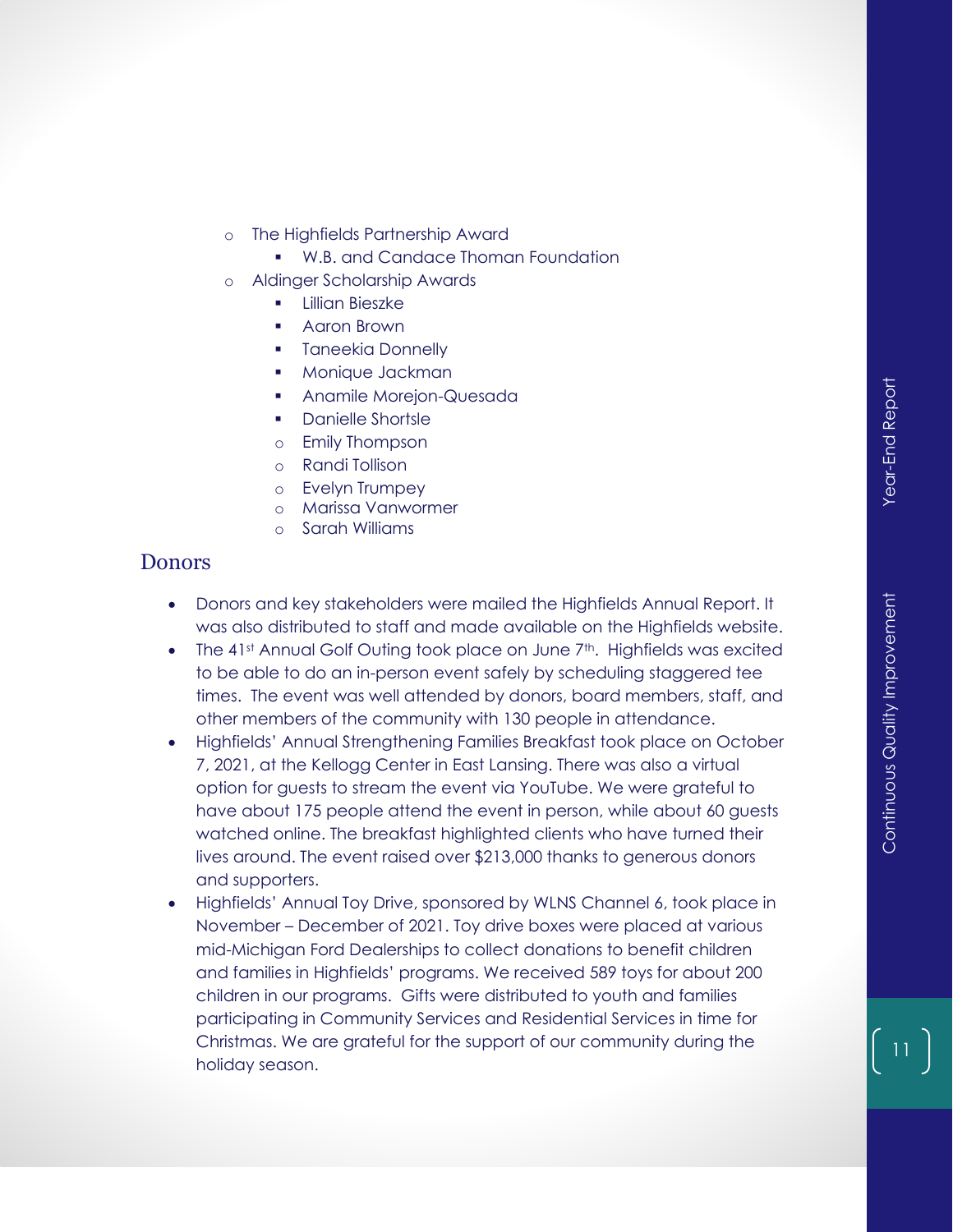## Referral Agencies

- Site visits and audits of case files took place during the year, although many of our audits were virtual due to the pandemic.
- Results of the audits and any subsequent CAPs are available as needed. All CAPs have been accepted by auditing bodies.
- Numerous presentations and meetings took place between the Courts, Department of Health and Human Services, and Community Mental Health Authorities with whom Highfields contracts to provide services.
- Referring workers were sent satisfaction surveys at the end of services. Overall results for referring worker satisfaction surveys indicated that Highfields exceeded the 4.5 benchmark score on a 5-point scale. Actual scores are available in the Internal Quality Monitoring section of this report.

## Clients

• Clients were asked to complete satisfaction surveys at the end of services. Overall results for client satisfaction surveys indicated that Highfields exceeded the 4.5 benchmark score on a 5-point scale. Actual scores are available in the Internal Quality Monitoring section of this report.

#### Community Members

• Meetings with the Onondaga Neighborhood Watch remained on hold due to COVID 19 restrictions. Highfields plans to revisit these meetings once it is safe to do so.

## Client Advocates

• Staff participated in ongoing meetings as part of Michigan Federation for Children and Families, Michigan Home-Based Family Services Association, LifeWays, MDHHS, and numerous other State and community advisory boards.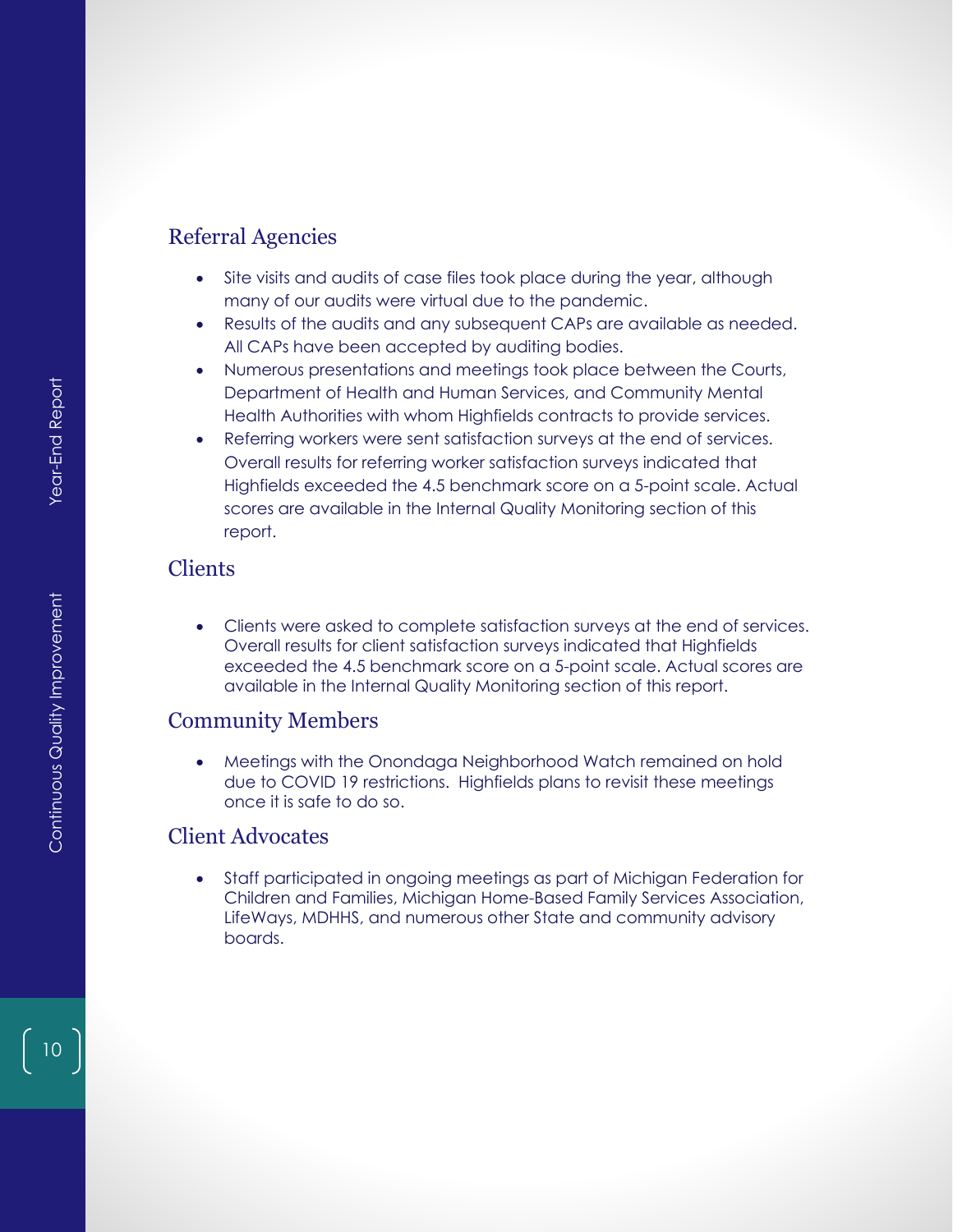# External Quality Monitoring

Due to the wide variety of services that Highfields offers, the agency undergoes regular reviews, audits, and investigations by a range of external parties each year.

## Licensing

Highfields holds various licenses and credentials for its range of programs and services. In 2019, Highfields has been accredited since 1995 through the National Council on Accreditation (COA). The agency's current accreditation is through May 31, 2023. We will begin the reaccreditation process again in 2022. Highfields is committed to continuing to uphold COA standards in all the work that it does, while continuing to improve upon services in ways that are meaningful and beneficial to the communities that we serve.

#### **Residential Services**

Highfields holds a license with the Division of Child Welfare Licensing (DCWL) through the State for its residential programming. Regular reviews and audits occur, as well as investigations for alleged licensing violations. If a violation includes any allegations of abuse or neglect, it will also be investigated by Children's Protective Services (CPS). DCWL and CPS often investigate residential complaints in coordination with each other and may conduct joint interviews. However, they file separate reports and recommendations.

An interim licensing inspection occurred on September 16, 2021. The result was largely positive, with most areas in compliance. One area in which Highfields was not in compliance regarding resident restraints. As stated in the Corrective Action Plan (CAP) we developed, "Staff are still going through a culture change regarding the emergency rules and restraint changes." Another area in which Highfields was not in compliance was regarding employee records. "3 of 18 employee files did not have timely references. 2 of the 3 had 1 reference that was completed after the employee was hired. The third employee only had 2 references completed." A CAP was submitted to address these issues and was accepted in October 2021.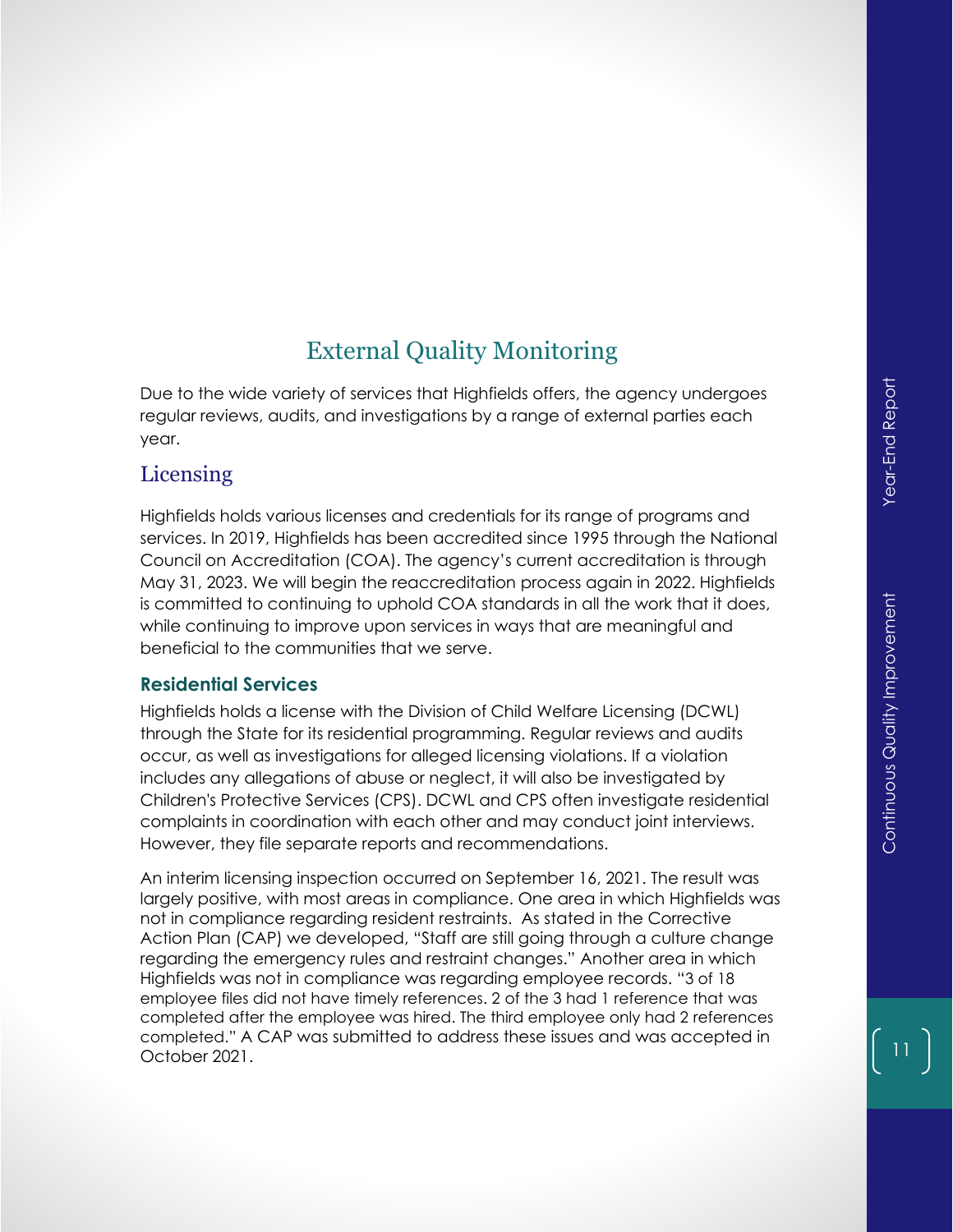In 2021, there were eight special investigation reports from licensing. A CAP was submitted for five of the instances which were in turn accepted by licensing. The other three special investigations did not require a CAP due to no violations being established.

The Residential program also maintains status as a QRTP facility (Qualified Residential Treatment Provider), which qualifies the program to receive Title IV-E funding. Title IV-E specifies that a QRTP placement must meet the following criteria:

- 24/7 availability of nursing and clinical staff
- Trauma-informed treatment model
- Family outreach and inclusion
- Discharge and aftercare support for at least 6 months
- Licensed and nationally accredited

#### **Community Services**

Highfields last provided credentialing information to LifeWays in November 2021 and retains full credentialed status with LifeWays Community Mental Health to provide Home-Based, Multi-Systemic Therapy, Outpatient, Wraparound, and Case Management. LifeWays moved to an electronic credentialing software this year which allows Highfields to keep credentialing information up to date as it is changes instead of on an annual basis. Highfields also maintains full credentialed status with Lenawee County Community Mental Health Authority (LCMHA) to provide the Family Preservation Program, and this is updated on an annual basis.

#### **Reaching Higher**

The Reaching Higher afterschool program requires each site to be licensed as a Child Care Center through the state of Michigan. In 2021, Hunt, Townsend, daVinci, North and Springport licenses were renewed. A new site was added in 2021 at East Jackson. In 2022, Attwood, Dwight Rich and Gardner licenses will be renewed.

#### Audits and Case Readings

Many Highfields programs are formally audited or have case readings with the various contract holders and authorities providing oversight for the services. Below is a summary of program audits and case readings that external sources completed with Highfields during the 2019 calendar year.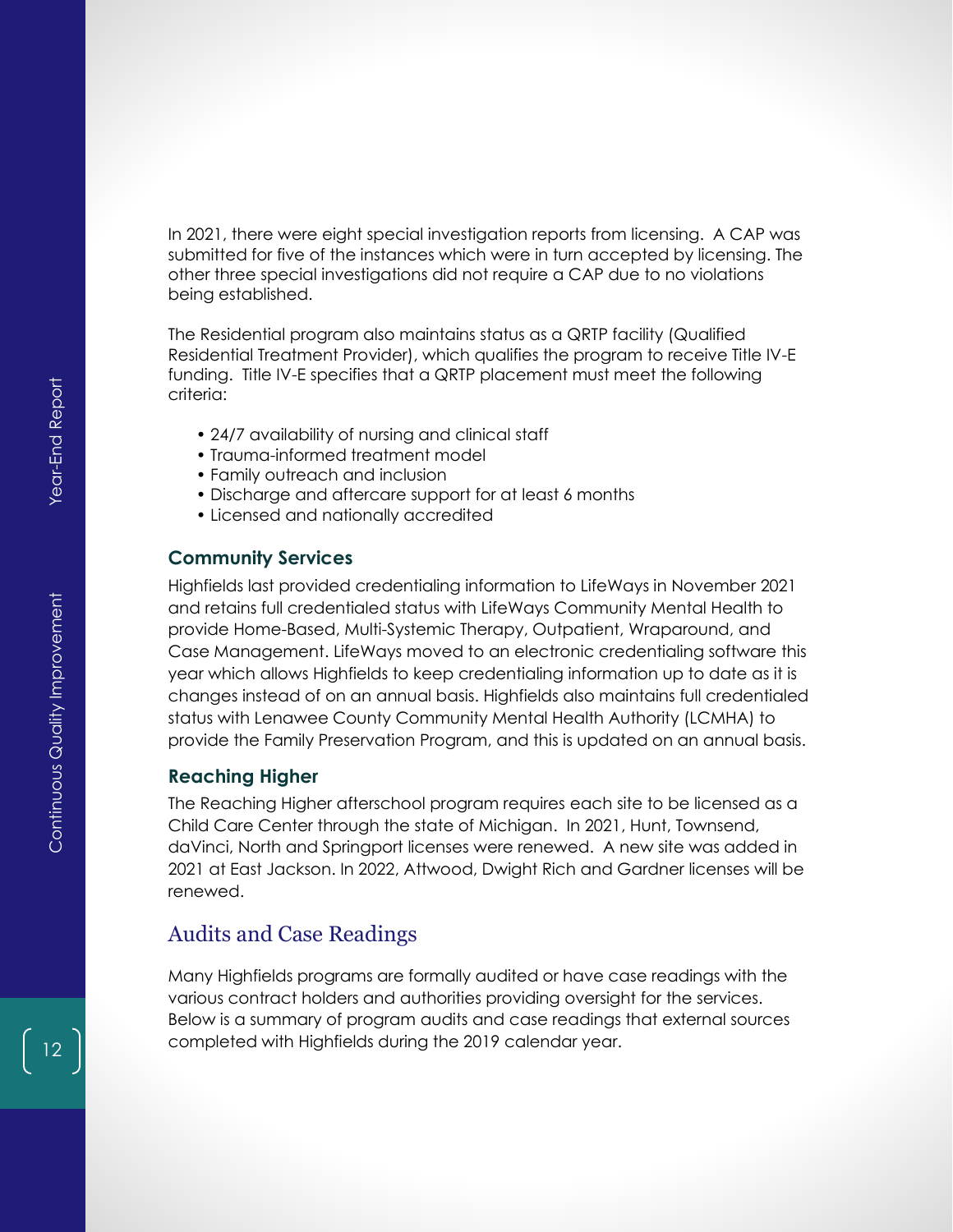| <b>Residential Services</b>                                              |                                                                          |  |  |  |
|--------------------------------------------------------------------------|--------------------------------------------------------------------------|--|--|--|
| <b>Western Wayne County/Growth Works</b>                                 |                                                                          |  |  |  |
| Reviewer: Bridgeway Services                                             | Findings: Highfields was in compliance                                   |  |  |  |
| Date: September, 2021                                                    | and no CAP (Corrective Action Plan)                                      |  |  |  |
| CAP Required: No                                                         | was required.                                                            |  |  |  |
| <b>Prison Rape Elimination Act (PREA)</b><br><b>Compliance Check</b>     |                                                                          |  |  |  |
| Reviewer: PREA Juvenile Program                                          | <b>Findings:</b> Highfields was in compliance                            |  |  |  |
| Date: March 8-9, 2021                                                    | and no CAP was required.                                                 |  |  |  |
| CAP Required: No                                                         |                                                                          |  |  |  |
| <b>Renewal Inspection</b>                                                | <b>Findings:</b> A CAP was required based on                             |  |  |  |
| Reviewer: MDHHS                                                          | one area where documentation was                                         |  |  |  |
| Date: September 16, 2021                                                 | missing in employee files regarding<br>references and one area regarding |  |  |  |
| <b>CAP Required: Yes</b>                                                 | restraints. The CAP was written and<br>accepted.                         |  |  |  |
| <b>Community Services</b>                                                |                                                                          |  |  |  |
| <b>South Team</b>                                                        |                                                                          |  |  |  |
| <b>Families Together Building Solutions</b><br>(FTBS) (Branch County)    |                                                                          |  |  |  |
| <b>Reviewer: MDHHS</b>                                                   | <b>Findings:</b> Highfields was in compliance                            |  |  |  |
| Date: February 18, 2021                                                  | and no CAP was required.                                                 |  |  |  |
| CAP Required: No                                                         |                                                                          |  |  |  |
| <b>Families Together Building Solutions</b><br>(FTBS) (Hillsdale County) | <b>Findings:</b> A CAP was required to ensure                            |  |  |  |
| <b>Reviewer: MDHHS</b>                                                   | appropriate documentation. The CAP                                       |  |  |  |
| Date: June 10, 2021                                                      | was written and approved.                                                |  |  |  |
| <b>CAP Required: No</b>                                                  |                                                                          |  |  |  |
| <b>Wraparound (WA)</b>                                                   |                                                                          |  |  |  |
| Reviewer: LifeWays                                                       | <b>Findings:</b> Highfields was in compliance                            |  |  |  |
| Date: July 23-24, 2021                                                   | and no CAP was required.                                                 |  |  |  |
| CAP Required: No                                                         |                                                                          |  |  |  |
| FRP (Calhoun/Branch)                                                     | Findings: A CWIP (case work                                              |  |  |  |
| Reviewer: MDHHS                                                          | improvement plan) was required to                                        |  |  |  |
| Date: February 26, 2021                                                  | address additional documentation                                         |  |  |  |

 $\begin{pmatrix} 13 \end{pmatrix}$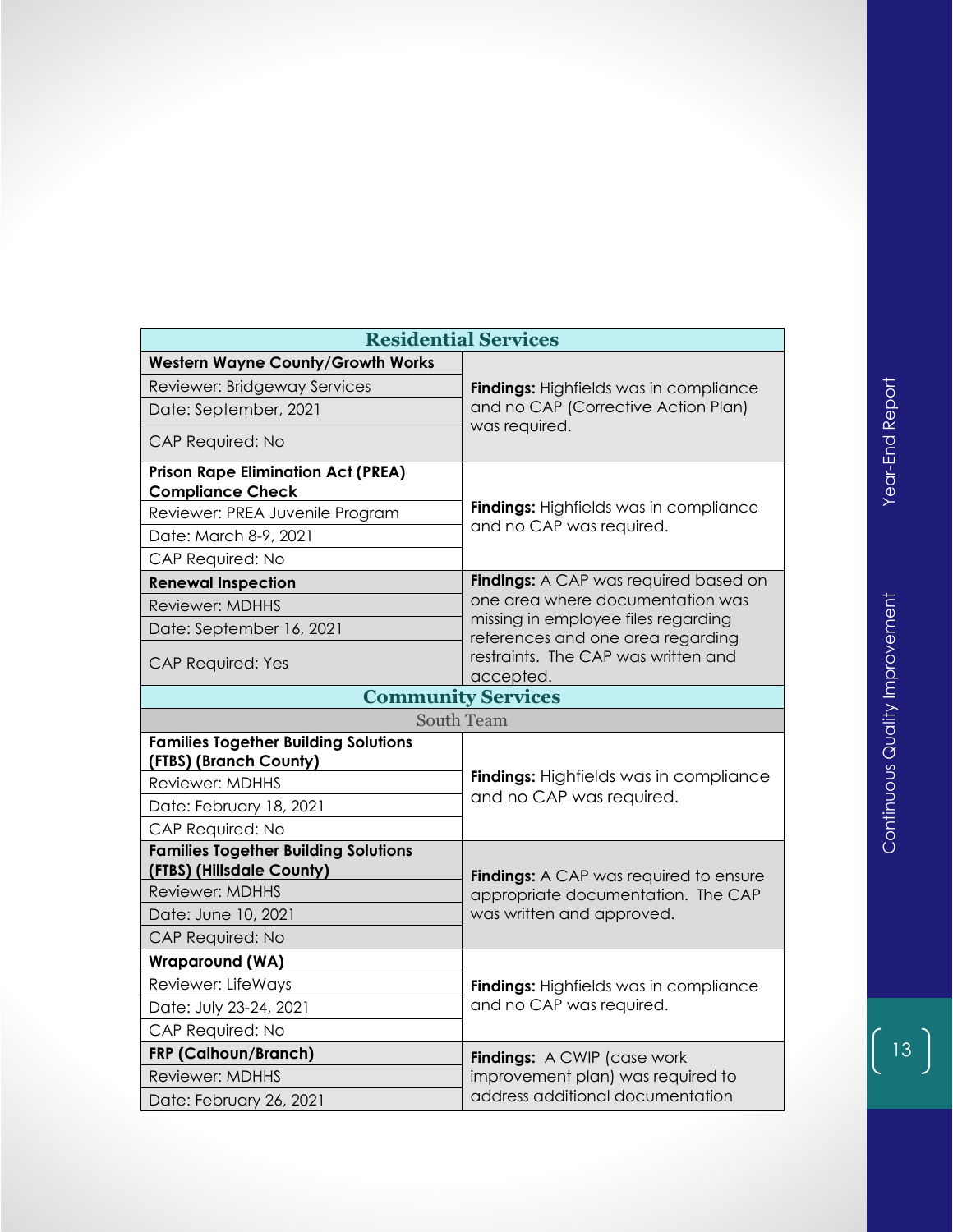| <b>CAP Required: Yes</b>                                        | required in the ISP, USP, and closing<br>summary. The CWIP was written and<br>accepted. |
|-----------------------------------------------------------------|-----------------------------------------------------------------------------------------|
| <b>Wraparound SEDW (severe emotional</b><br>disturbance waiver) | <b>Findings:</b> A CAP was required to address                                          |
| Reviewer: LifeWays                                              | seven specific areas. The CAP was                                                       |
| Date: January 11, 2021                                          | written and accepted.                                                                   |
| <b>CAP Required: Yes</b>                                        |                                                                                         |

Highfields also undergoes an **annual financial audit**, known as the Uniform Guidance (formerly A-133) audit. This was completed in the summer of 2021. Note: Highfields received a clean, unmodified audit with no findings. The subsequent audit report is available upon request or directly on the Highfields website.

# **MST**

Multi-Systemic Therapy, which Highfields offers in Livingston, Jackson, and Hillsdale counties, is an evidence-based model that provides its own Quality Assurance System through MST Services. MST Services works with agencies delivering MST to structure a system within which programs will be faithfully carried out. Its Quality Assurance System provides multiple layers of clinical support, program support, and ongoing feedback to ensure that providers faithfully implement MST.



Fidelity of the model is tracked weekly through group (team) supervision, weekly consultation (with the MST Expert), and weekly summary completion. Additional tracking mechanisms include observation and/or recording of MST sessions to provide the therapist with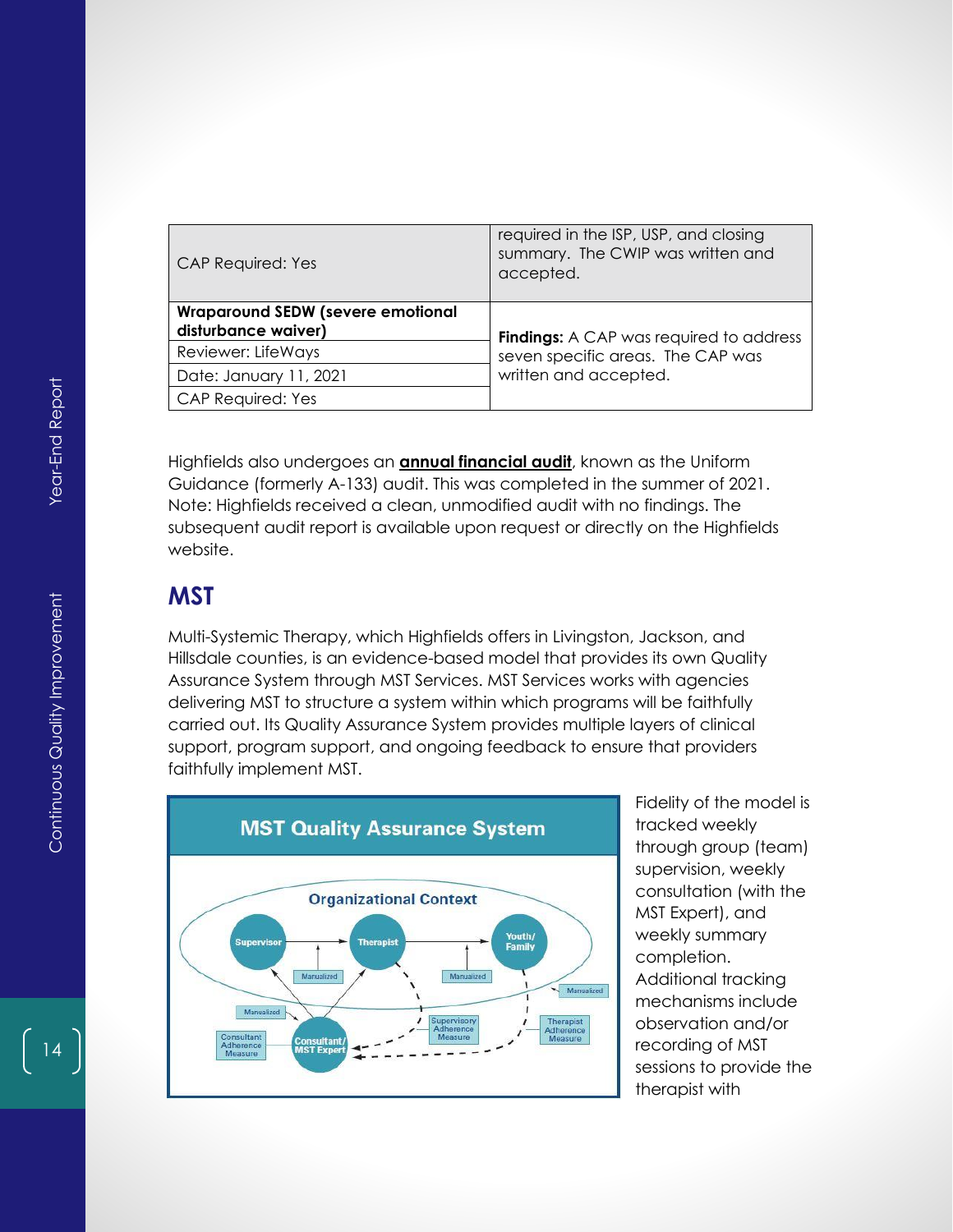immediate feedback; monthly calls to each family from a call center to complete a Therapist Adherence Measure (TAM) to track therapist behavior; a Supervisor Adherence Measure (SAM), completed bi-monthly by therapists to track supervisor behavior; and a Consultant Adherence Measure (CAM) completed by the team bi-monthly to track consultant behavior. Results are tracked and collectively shared with the greater MST professional community.

All new hires attend a 5-Day Training of MST. On a quarterly basis, teams are provided MST Booster trainings to target team needs and enhance skill sets in the delivery of MST. Bi-annually, Program Implementation Reports (PIR) are developed/updated and delivered to key stakeholders to provide a review of the team's implementation of MST. Copies of the PIR are available upon request.

# Reaching Higher

Highfields contracts with an external evaluator to assist in a thorough review of its Reaching Higher 21st Century Community Learning Centers program each academic year. In October 2021, Oseela Nadine Thomas, PhD of Eval Global Solutions, LLC authored a report entitled *Reaching Higher Final Evaluation Report,*  which includes data, analysis, and recommendations for the program. Copies of the full report are available upon request. Key findings were adapted from the report and summarized below:

**"Retention rate improved, largely as a result of a significant increase in retention at the Lansing** *Reaching Higher* **sites- Attwood, Dwight Rich, Gardner, and North, all of which were the only** *Reaching Higher* **sites that operated strictly virtual/at-a-distance. The other sites, that operated either in-person or a hybrid of virtual and in-person learning, experienced lower retention by yearend."** 

- According to the yearend *Pandemic Student Survey,* most students (70%) were happy with the way *Reaching Higher* was run; and most were happy (73%) with how they were learning given their new setting.
- At yearend, 439 participants were registered at the program of which 311 remained active and 229 were considered regular participants, having participated 30 or more days. However, the number of active participating youth declined from last year's rate, but only by 9 percent.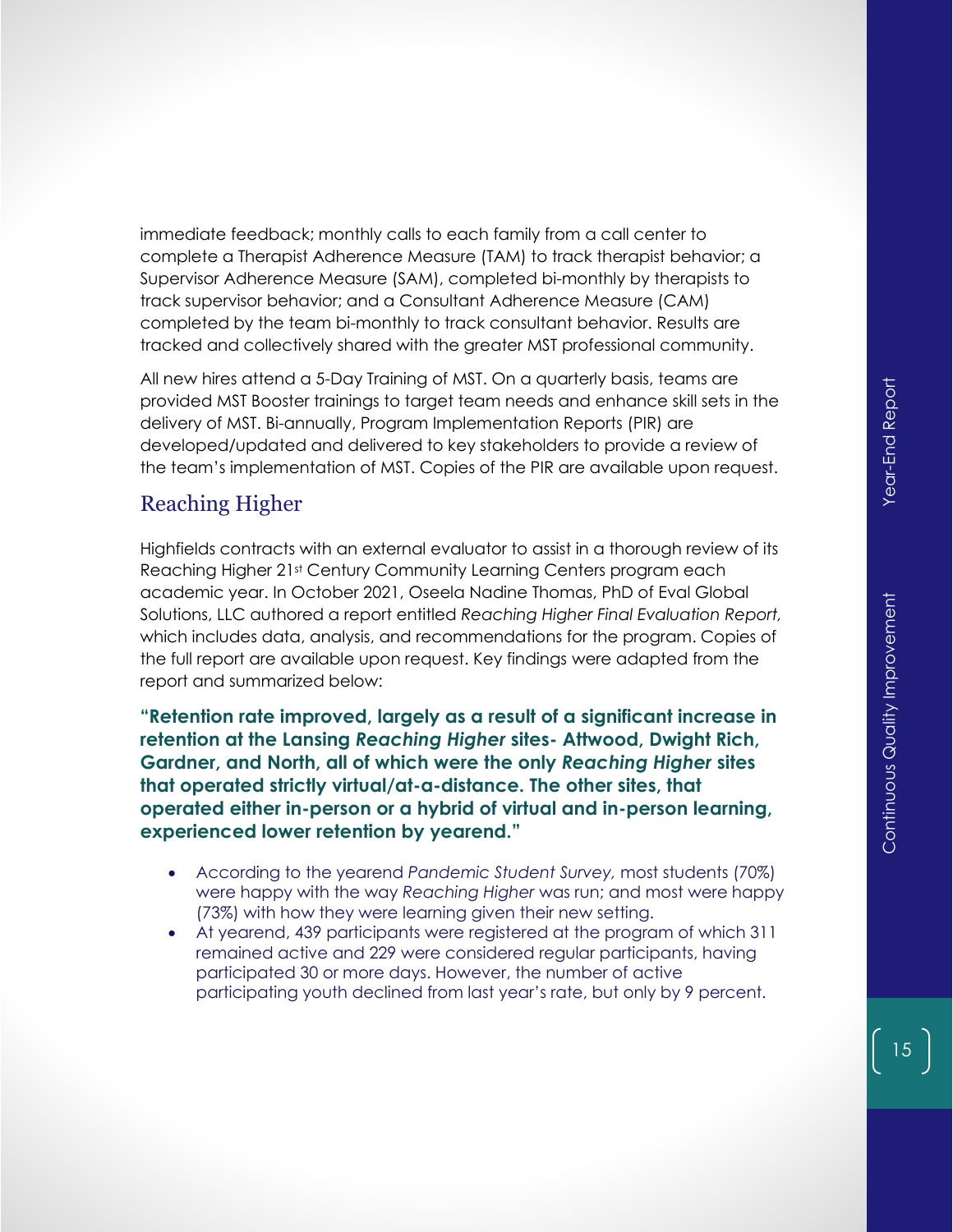



• Reaching Higher youth could studied to the changes necessary due to the pandemic and model the computer that the program continued to provide them, including a safe outlet to connect other pears on-fine or the pears. Man and made the most of the situation. They continued to gain the multitude of benefits that the program continued to provide them, including a safe outlet to connect with other peers on-line or in-person. Many youths lacked "connection" during the shutdown and having the space to do so was emotionally beneficial and positive for them during the pandemic. Some teachers were challenged with the changes, but they pressed on and carried out the program to the best of their abilities. Staff and leadership were creative and flexible and made the necessary changes so that youth could continue to participate, even during the pandemic shutdown. This is a true testament to the overall strength of the program built on a solid foundation of quality staffing and leadership.

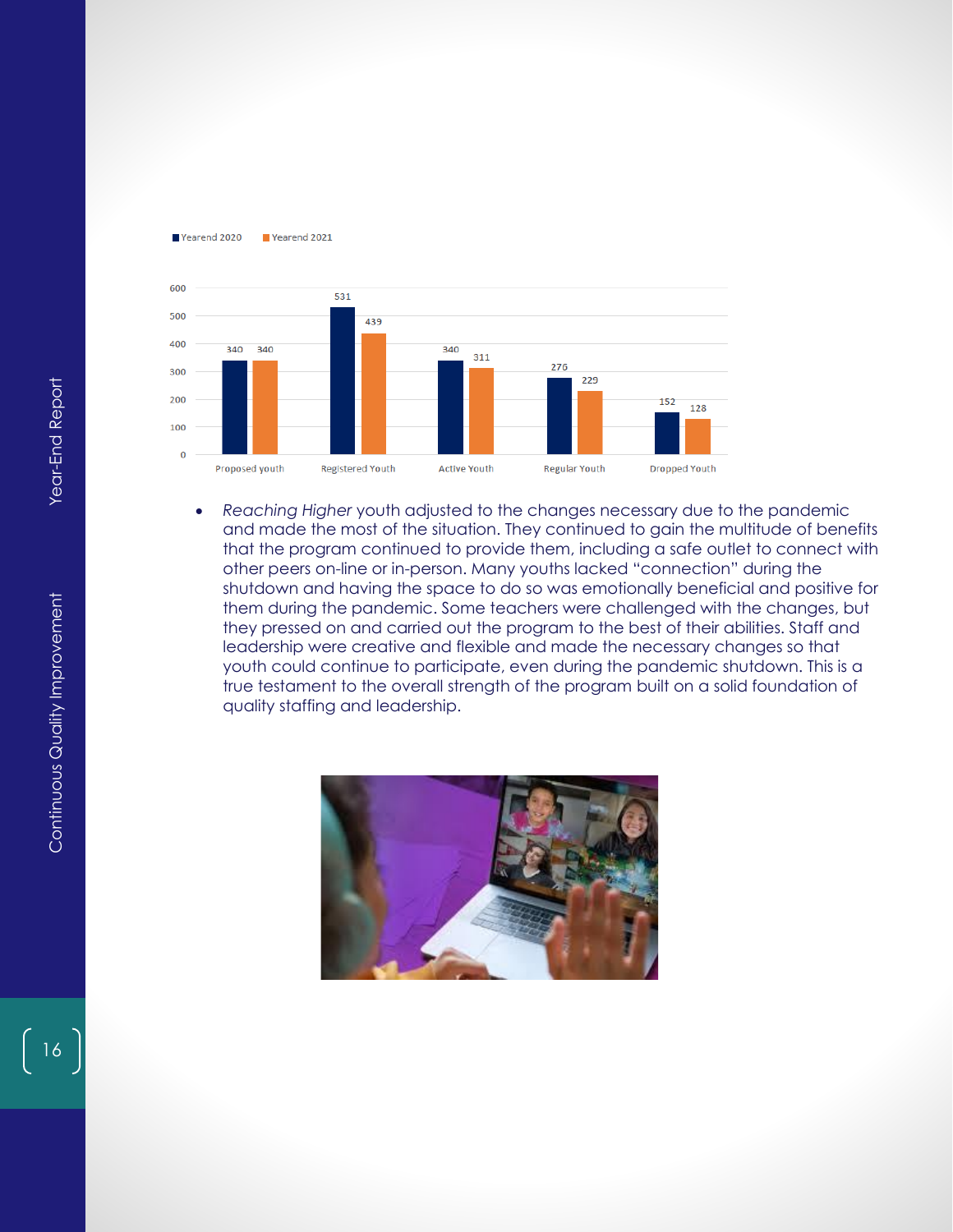# Internal Quality Monitoring

#### Risk Management Review

Each quarter, a Risk Management Review form is completed with data from across the agency for review at the CQI Committee meetings. The Risk Management Review form includes information on physical interventions, licensing or contract complaints/investigations, client grievances, critical incidents, environmental risks, dispensing of medications, and staff accidents, grievances, and turnover. Individual teams and supervisors review these incidences when they occur, while the CQI Committee reviews the compiled data on a quarterly basis. Copies of the Risk Management Review are available upon request.

## Case Record Reviews

Case records are regularly reviewed internally in a variety of ways:

- Supervisors in each program read and edit formal reports prior to entering them into the record.
	- o In some contracted programs, supervisors are required to formally review a certain number of cases from each staff.
- Administrative assistants review cases for necessary documentation at case opening, monthly or bi-monthly billing, and periodic audits. All records are reviewed at case closing.
	- o The closing process is currently under review to ensure that trends identified during the record review are communicated.
- Clients and/or their guardians are provided copies of most reports pertaining to their care and have the opportunity to review their progress with their assigned Highfields worker.

In addition to these regular reviews (North Team/South Team/Residential as well as reviews by Director of Quality & Education in preparation for audits and random sampling), during the closing process, cases are reviewed for missing paperwork, proper documentation, and to ensure HIPAA compliance. In 2021, we continued to work to increase the number of open case reviews completed on a quarterly basis. This has proven to be helpful in identifying trends and addressing with supervisors and employees prior to cases closing. Copies of the Case Record Review Quarterly Report are available upon request.

Overall, reviews revealed /positive trends in case documentation. As any concerns or trends were revealed, the Director of Quality & Education met with supervisors and teams to review strengths and weaknesses discovered in case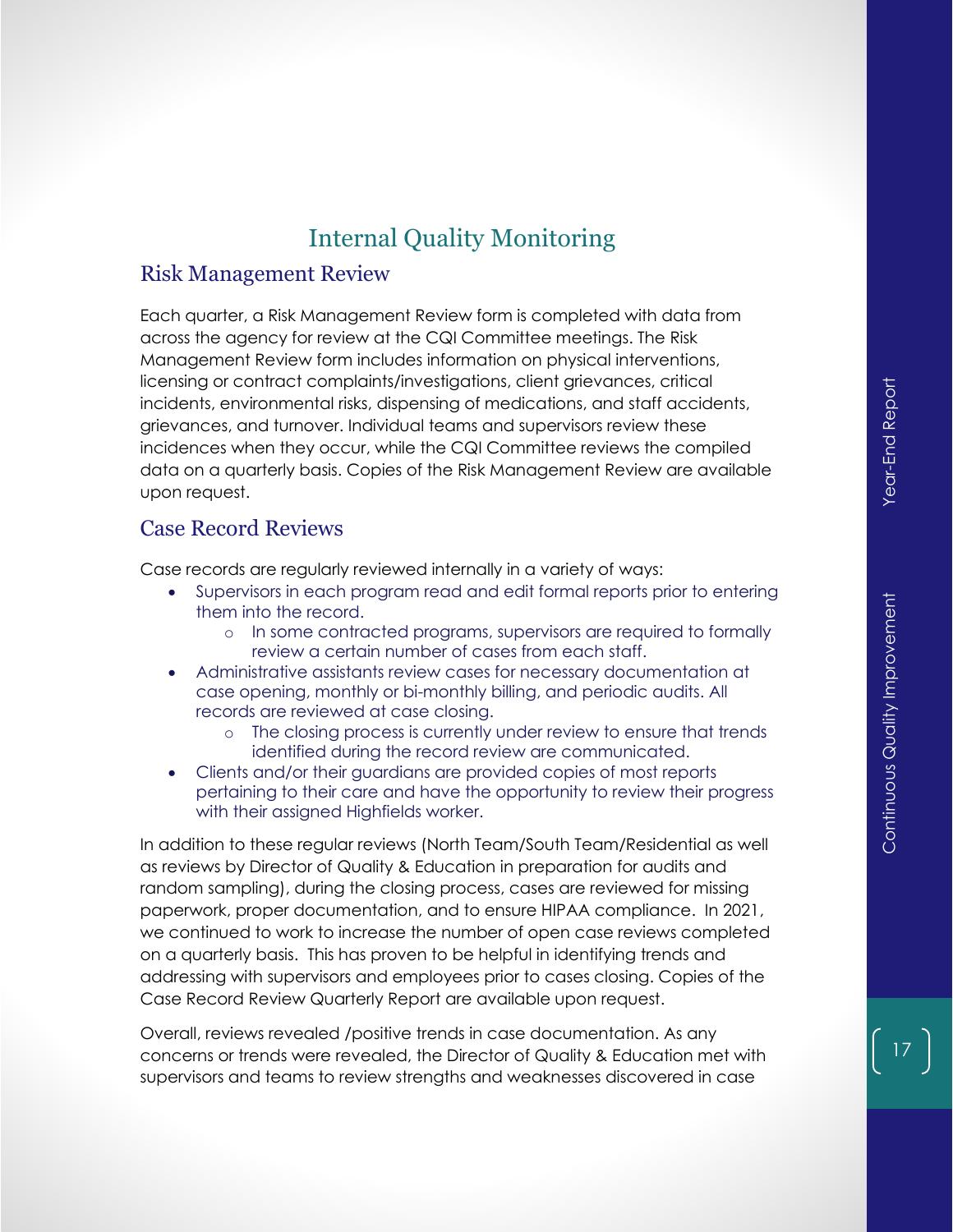records. Ongoing collaboration continues to address any concerns and recognize areas of excellence.

#### **Outcomes**

All Highfields programs collect data when cases close to track progress and better understand the strengths and barriers that affect case closure. Discharge data in this report covers cases closed in the 2021 calendar year. Highfields also collects follow up data at 3, 6 and12month intervals. This report includes any follow-up contacts for cases that closed in the 2021 calendar year, as data collection for 2022 will continue throughout the current year.

#### **Community Services Discharge Data**

A majority of Community Services cases closed successfully, meaning the client or family substantially met some or all of their goals and a plan was made for discharge. In cases not marked as "successful," the reason for discharge is sorted into three possible categories:

- **"Client Disengagement"** the client stopped meeting and did not respond to attempts to contact by phone, mail or in person
- **"Lack of Progress"** there was insufficient progress despite best attempts within program parameters; this may also include when a case closes because a higher level of intervention became necessary

**All Community Services** 671 cases

• **"Client/Worker Request"** – the client, family, or referring worker has requested to end services for any reason

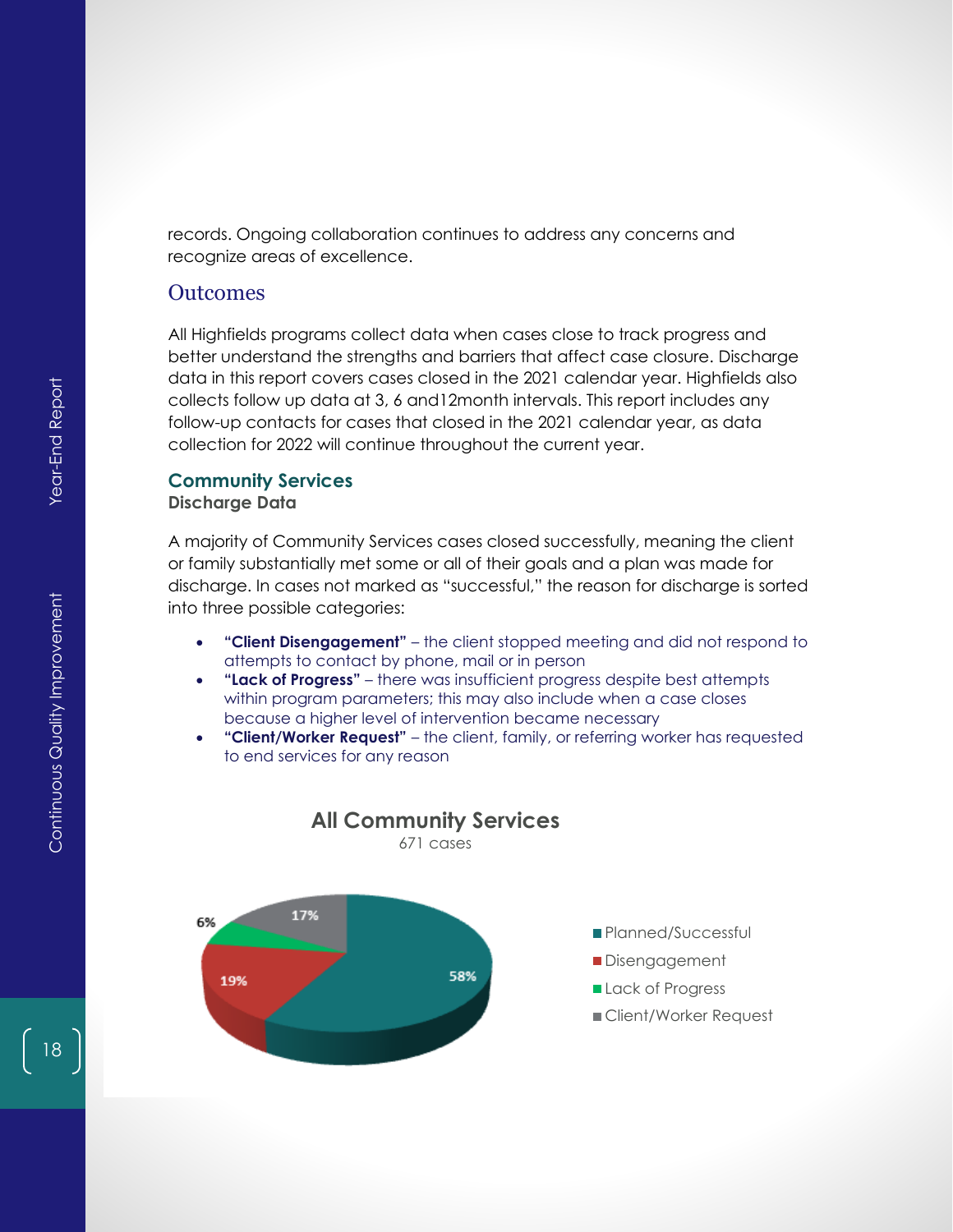

The above charts demonstrate reasons for discharge in all Community Services programs. Fifty-eight percent of all Community Services cases were successful at the time of discharge; this is comparable to past years. In previous years, cases contracted through MDHHS and the Courts typically closed successfully at a higher rate than cases contracted through Community Mental Health (CMH) Authorities. We saw a new trend in 2021. The cases contracted through CMH, that closed successfully actually increased by 13%, the cases contracted through MDHHS that closed successfully decreased by 32%, and the cases contracted through the Courts that closed successfully decreased by 10%. The decrease in successful closing in MDHHS cases can be attributed in part to a few factors including inappropriate referrals where families needed more intensive services and families that were not ready for services as well. It is important to note that the rate of cases overall remained similar as previous years which is quite remarkable considering the many challenges that were faced due to COVID-19.

#### **CAFAS Scores**

CAFAS stands for Child and Adolescent Functional Assessment Scale. It is a standardized assessment for school-aged children and youth determining functional impairments across a range of subscales. Most of the program contracts Highfields holds with LifeWays are required to administer the CAFAS at case opening, every three months, and discharge. The following table compares the initial assessment to the most recent assessment and includes both open and closed cases for the 2021 calendar year.

| <b>Program</b>                              | <b>HB</b> | <b>MST</b> | <b>WA</b> | All |
|---------------------------------------------|-----------|------------|-----------|-----|
| <b>Average Improvement in Total Score</b>   | 31        | 30         | 25        | 30  |
| Improvement in 1 or More Outcome Indicators | 66%       | 71%        | 63%       | 64% |
| l Total Number of Cases                     | 85        | 31         | 24        | 64  |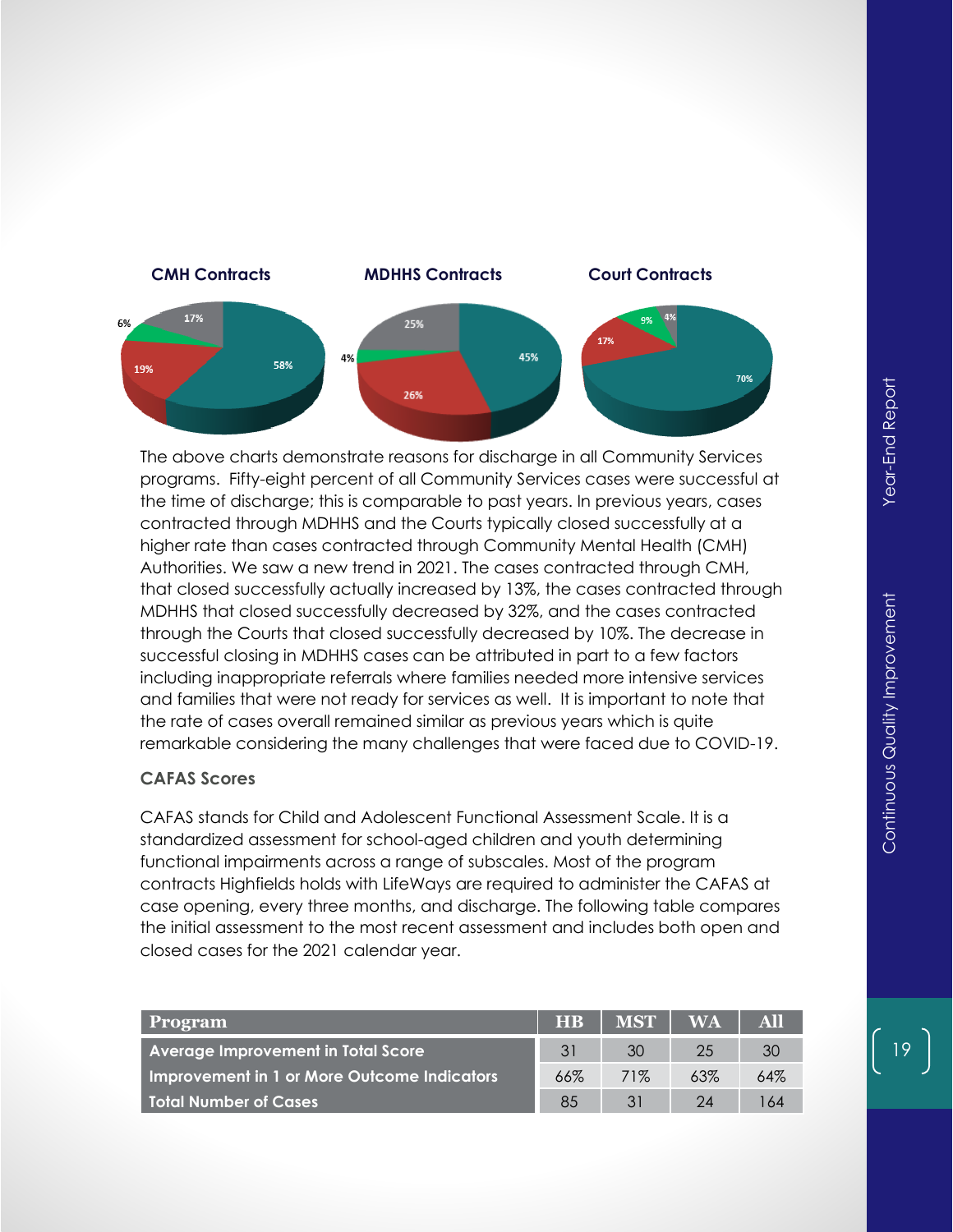CAFAS Outcome Indicators include Meaningful and Reliable Improvement (decrease of 20pts or more), no Severe Impairments (when compared to intake), and Pervasive Behavioral Impairment (defined as severe or moderate impairment on School, Home, and Behavior subscales). LifeWays benchmark for Home-Based cases in this area is 60%. Even though overall scores decreased from 2020, all programs exceeded expectations in this area.

#### **Follow Up Data**

All Community Services cases that close successfully are contacted at 6 and 12 months to follow up on their progress; a small number of programs also attempt follow up at 3 months per their contract requirements. Although attempts are made for all successfully discharged cases, not all clients respond, or some who do decline to provide information. If a client cannot be contacted or requests not to be contacted, they are removed from any subsequent contact lists. As a result, the sample size at 12 months may be smaller. The table below illustrates post-discharge trends among families Highfields was able to contact.

| <b>Follow Up: Community Services Discharged in 2021</b> |                  |                  |                   |            |  |  |
|---------------------------------------------------------|------------------|------------------|-------------------|------------|--|--|
| <b>Time Frame</b>                                       | $3 \text{ mo}$ . | $6 \text{ mo}$ . | $12 \text{ mo}$ . | Avg./Total |  |  |
| <b>Client/Family experienced success</b>                | 96%              | 88%              | 86%               | 90%        |  |  |
| Client still resides at home                            | 100%             | 96%              | 95%               | 97%        |  |  |
| No reported legal or protective service<br>involvement  | 92%              | 89%              | 90%               | 90%        |  |  |
| <b>Total Number of Respondents</b>                      | 24               | 108              | 21                | 153        |  |  |

A majority of cases that closed successfully and engaged in follow up contacts provided information that indicated they continued to experience success since Highfields services ended. Even 12 months after discharge, 86% of respondents reported they experienced success and 95% reported the child still resided in the home. As stated earlier in this report, significant efforts were made in 2020 and 2021 to increase the rate of responses received. As a result, six-month response rates increased from 64 in 2020 to 108 in 2021, while our overall responses increased from 104 to 153.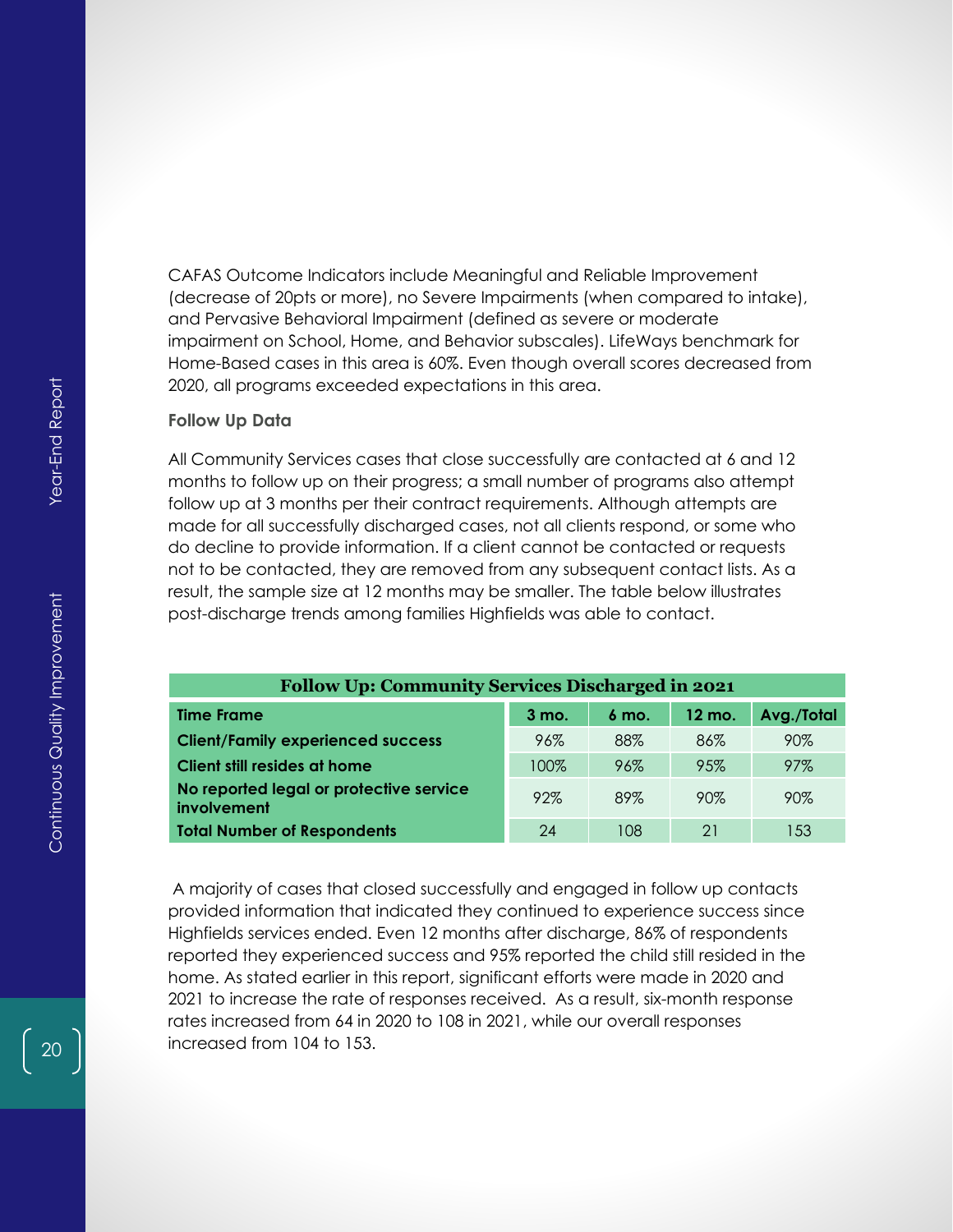# **Residential Services**

**Discharge Data**

In 2021, Residential Services discharged a total of 34 cases, with 30 in the Phoenix program and 4 in the Stabilization program. The reason for closing is collected at discharge and is categorized as either positive or negative. Positive reasons included, graduation, release, and court de-escalation. Negative reasons may include, state initiated termination, administrative termination, AWOL (eloping) from campus, and AWOL (eloping) from a home visit.

The Stabilization program had a 50% rate of successful discharges, with both students returning to a family setting.

Sixty-three percent of discharges from the Phoenix program were positive, with all but three students returning to a family setting or living independently.

#### **Follow Up Data**

Residential Services attempts follow up contact with successfully discharged cases at 3, 6 and 12 months. Like Community Services, not all clients respond. This, combined with the smaller sample size of cases, results in lower numbers of responses.

A total of 19 responses were received across both Phoenix and Stabilization for 3, 6 and 12 month follow ups. Significant outcomes include:

- 50% self-reported experiencing success 3 months post discharge
- 100% self-reported experiencing success 12 months post discharge
- 100% had not been adjudicated or convicted within 6 months

The sample size was smaller in 2021 due to the number of students served in the Residential program being dramatically reduced due to COVID-19 infections, subsequent quarantining and staffing challenges.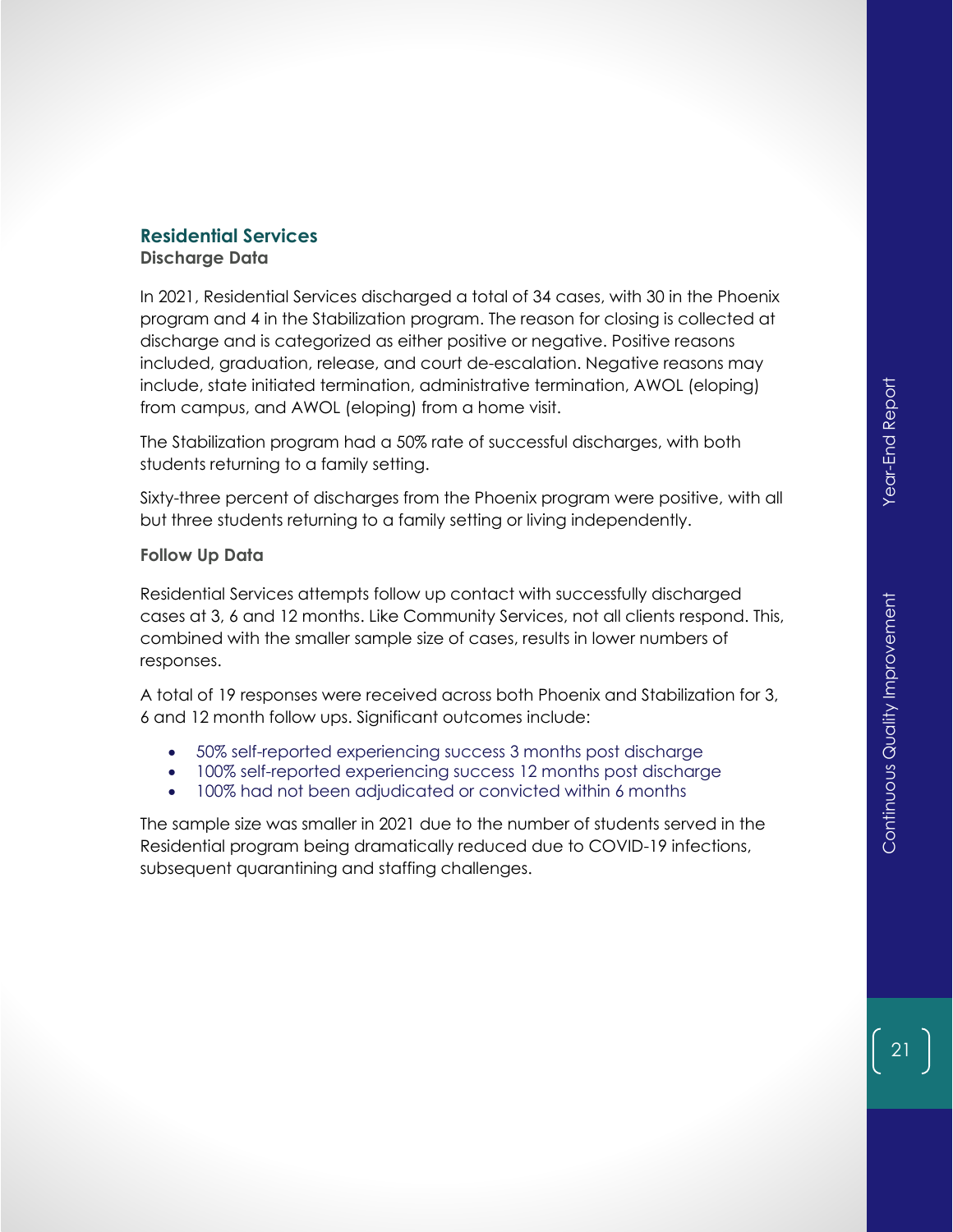*"So thankful for all of the help and the courage to know I can do this."*

*-Anonymous*

## Satisfaction Surveys

Highfields distributes surveys at the end of services to measure both client and referring worker satisfaction with Highfields' services. Client surveys are completely anonymously. All surveys utilize a five-point Likert scale, with one being the lowest possible score and five being the highest. The benchmark for satisfaction surveys is an average score of at least 4.5. Data reflects scores meeting the 4.5 threshold across the large majority of programs. The following results represent all survey responses received during the 2021 calendar year:



*"Wonderful support - our family has grown and changed for the better. So much more than I could have ever imagined."*

"The counselors are very kind and understanding. This program is very helpful and teaches good skills for parenting your child."

"We were heard and respected."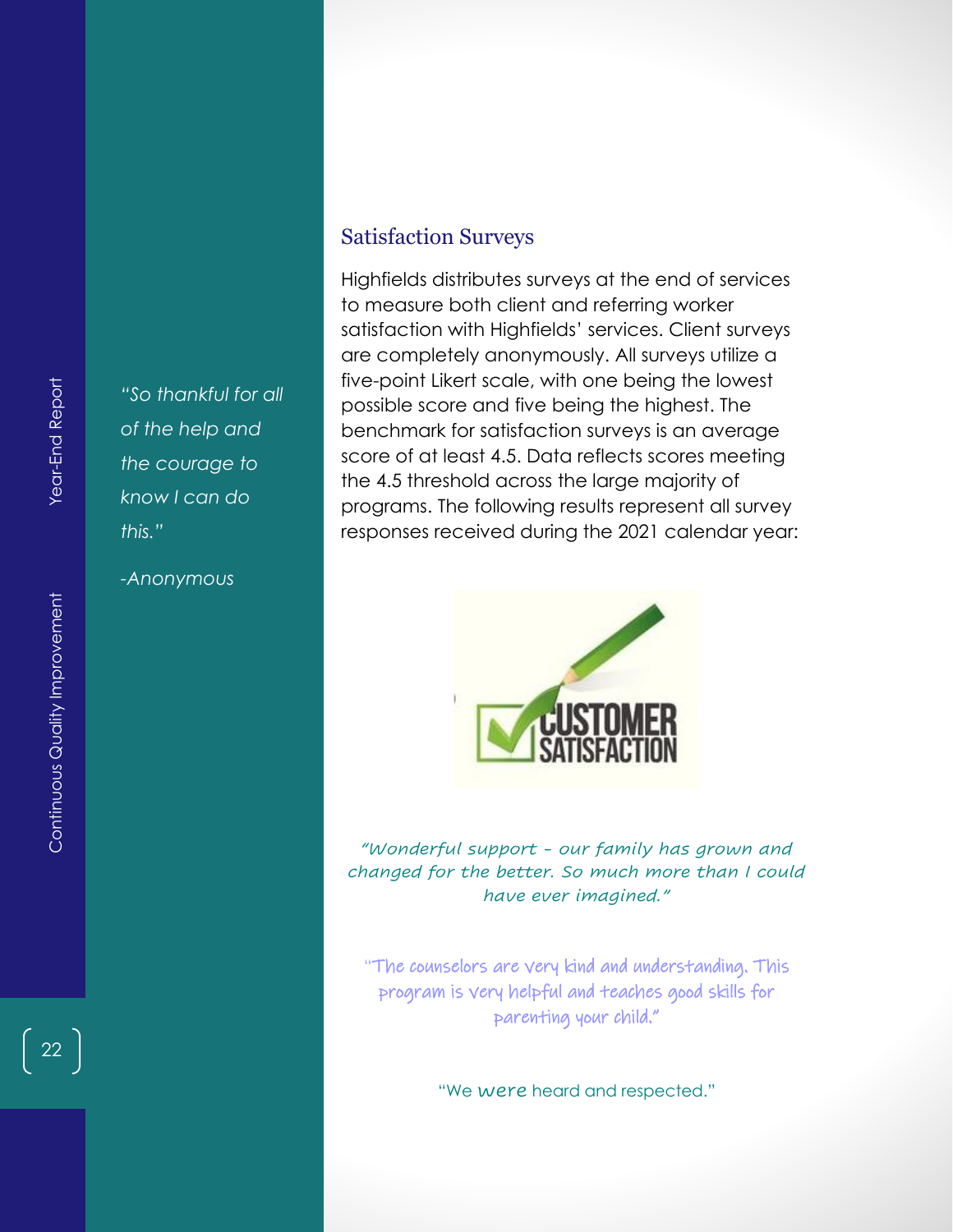| <b>Satisfaction Survey Results 2021</b> |             |                      |  |  |  |
|-----------------------------------------|-------------|----------------------|--|--|--|
| <b>COMMUNITY SERVICES</b>               | # Responses | <b>Average Score</b> |  |  |  |
| <b>Clients (South Team)</b>             | 36          | 4.85                 |  |  |  |
| <b>Clients (North Team)</b>             | 60          | 4.83                 |  |  |  |
| <b>Referring Workers (South Team)</b>   | 16          | 5.0                  |  |  |  |
| <b>Referring Workers (North Team)</b>   | 9           | 4.86                 |  |  |  |
| <b>RESIDENTIAL SERVICES</b>             | # Responses | <b>Average Score</b> |  |  |  |
| <b>Clients</b>                          | 13          | 4.60                 |  |  |  |
| <b>Referring Workers</b>                |             | 4.38                 |  |  |  |

While we were pleased with the responses received, we continue work on increasing our data sample size. Web-based surveys were created and implemented in 2020 as an attempt to increase the ease with which respondents could complete the surveys. Internal process barriers, however, interrupted the full implementation and availability of the web-based format. We plan to focus on increasing urgency among staff by reviewing the expectations for completing surveys, and the importance of the feedback these provide. We also plan to review the multiple procedures that can be used to gather satisfaction surveys (e.g., web-based, paper) in addition to reminding staff where the links for webbased surveys can be found. It is our hope that as we implement these interventions and continue to assess the barriers, we will determine further interventions so that a larger data sample can be collected.

# **Timeliness**

Highfields measures report timeliness across programs in a quarterly Scorecard. The Scorecard is typically reviewed in CQI Committee, Senior Leadership, and Leadership meetings. It is available upon request. The agency wide timeliness benchmark is 90%. The following rates were achieved in 2021:

| <b>DIVISION</b>    | QTR <sub>1</sub> | QTR <sub>2</sub> | QTR <sub>3</sub> | QTR 4  | 2020<br><b>AVG/TOTAL</b> |
|--------------------|------------------|------------------|------------------|--------|--------------------------|
| <b>Residential</b> | 92.3%            | 100%             | 95.6%            | 92%    | 94.98%                   |
| North Team         | 83.5%            | 86.8%            | 81.2%            | 73%    | 81.13%                   |
| <b>South Team</b>  | 85.1%            | 82.9%            | 82.7%            | 80.73% | 82.86%                   |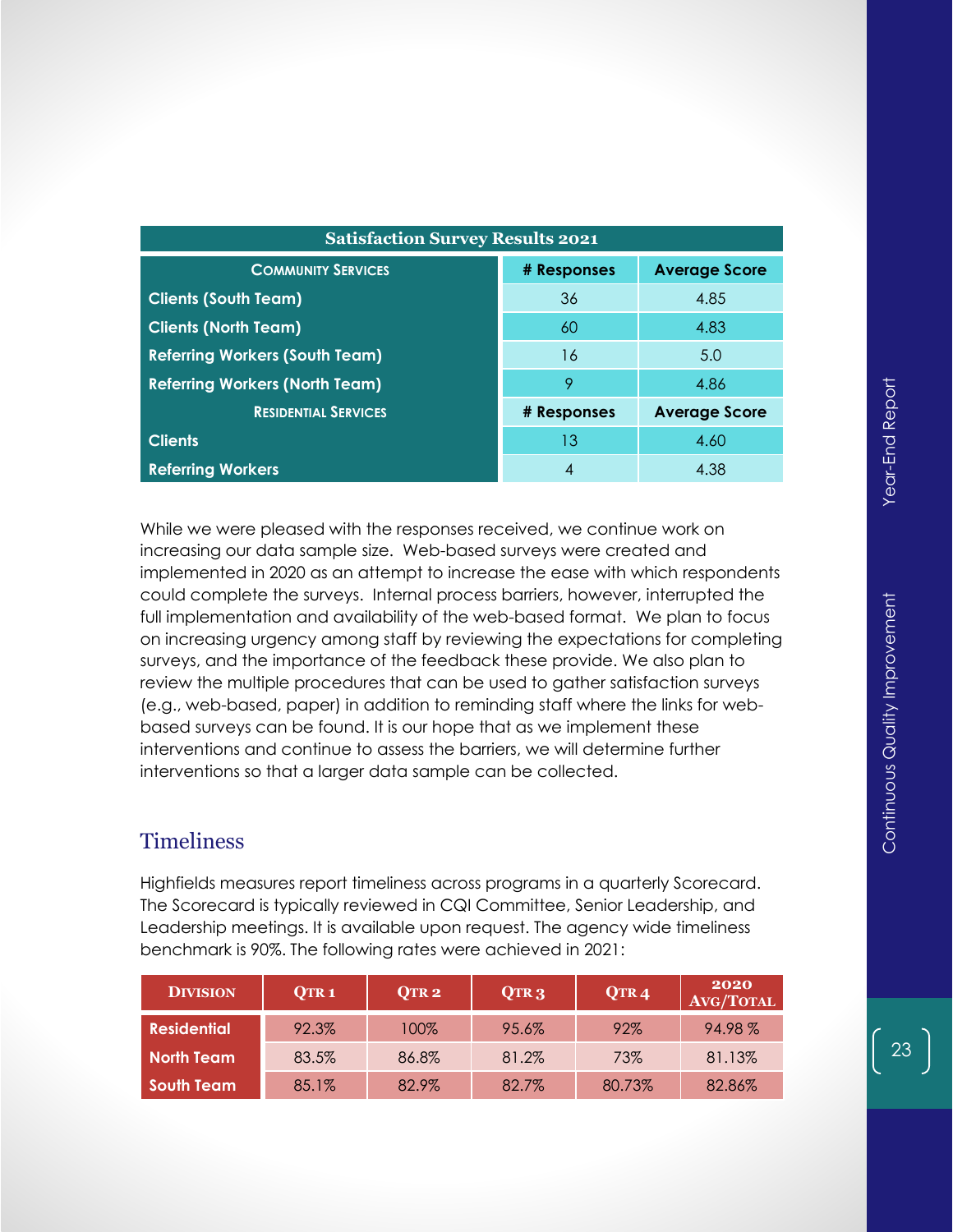| <b>Agency Total</b> | 85% | 84.1% | 82.9% | 79.2% | 82.8% |
|---------------------|-----|-------|-------|-------|-------|
|---------------------|-----|-------|-------|-------|-------|

The Agency's overall total increased from 81.6% in 2020 to 82.8% in 2021.

Many factors contributed to these improvements which were stated previously in the section reviewing the progress of Goal 1. Highfields is committed to continuing to target low timeliness and incentivize performance in 2022. Our standard of 90% report timeliness will continue into 2022 in effort to support all programs in reaching the benchmark.

# Summary

Highfields achieved several accomplishments in 2021 and remains committed to the CQI process, as reflected in this report. Throughout the year we continued to embrace the pandemic inspired tagline, "Same Mission-Different Strategies". As the world continued to struggle with the impact of the COViD-19, Highfields employees continued to persevere, ensuring they were present to provide quality services to meet the needs of youth and families in our communities.

Any questions, comments, or requests for additional information related to this report can be directed to the Director of Quality & Education at BWomboldt@highfields.org.

**Report Prepared By: Becky Womboldt, LMSW Director of Quality and Education Mindfulness and Meditation Coordinator**

**and**

**Tania Moore Quality and Education Coordinator**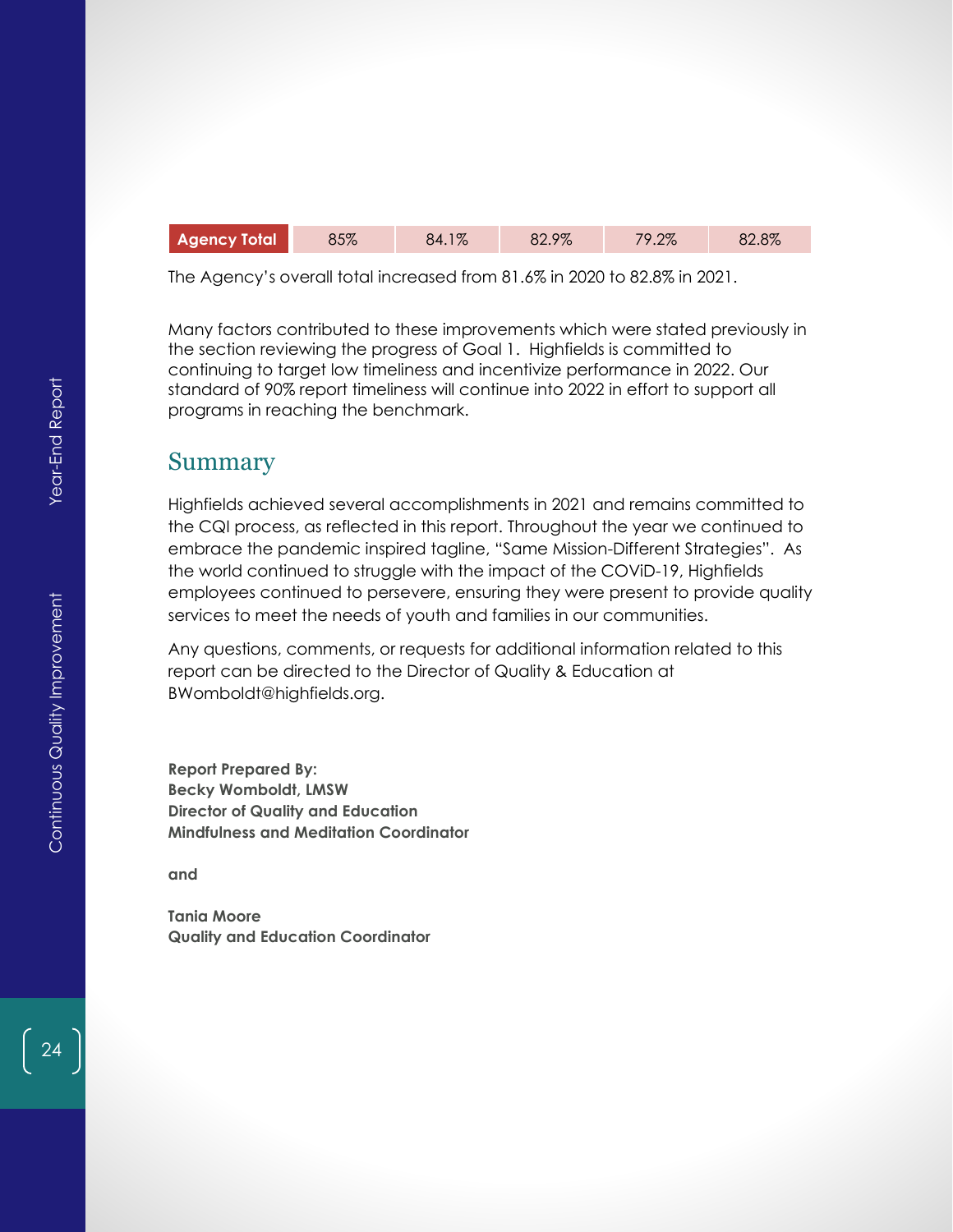# Appendix: Glossary of Terms

**A-133:** a type of financial audit required of all organizations that expend at least \$500,000 in federal funding. Highfields undergoes this audit annually due to contracts that are partially or wholly federally funded.

**CAP – Corrective Action Plan:** a plan written and implemented to address quality and performance concerns identified by internal monitoring or external audit or investigation.

**CM – Case Management:** Highfields program contracted through LifeWays to coordinate services for eligible children diagnosed with Autism Spectrum Disorder.

**CMH – Community Mental Health:** a local, county-based authority, established by Michigan State Law, which acts as the gatekeeper of the public mental health system. Highfields currently holds contracts with the LifeWays Community Mental Health, Livingston County Community Mental Health and Lenawee Community Mental Health Authority (LCMHA).

**COA – Council on Accreditation:** the national accrediting body, through which Highfields has been accredited for several years.

**CQI – Continuous Quality Improvement:** philosophy and process through which quality is a consistent focus throughout an organization, with an emphasis on constant opportunities for improvement.

**DCWL – Division of Child Welfare Licensing:** division of MDHHS in charge of licensing for child welfare; this includes the license Highfields holds for its residential programming.

**FPP – Family Preservation Program:** intensive mental health services provided to children 0-17, who have a diagnosed serious emotional disturbance and severe functional impairments. Services are provided in the families' homes and communities through a contract with Lenawee Community Mental Health Authority.

**FRP – Family Reunification Program:** an MDHHS contracted program for intensive, in-home services, intended to support families whose child(ren) are being returned home from foster care placement. Highfields currently offers this in multiple counties in both North and South Teams.

**FTBS – Families Together Building Solutions:** family-centered counseling offered in the clients' homes and communities to prevent out of home placement. The program is contracted through MDHHS, and Highfields offers it in several counties.

**HB – Home-Based Therapy:** intensive mental health services provided to children 0-17, who have a diagnosed serious emotional disturbance and severe functional impairments. Services are provided in the families' homes and communities through a contract with LifeWays.

**IH-Family Preservation: In-Home**: IH is an in-home parent education program for families referred by MDHHS in Ingham County. IH workers complete strength and needs based assessments with families, formulate treatment goals and provide an evidence-based parenting curriculum throughout the provision of services.